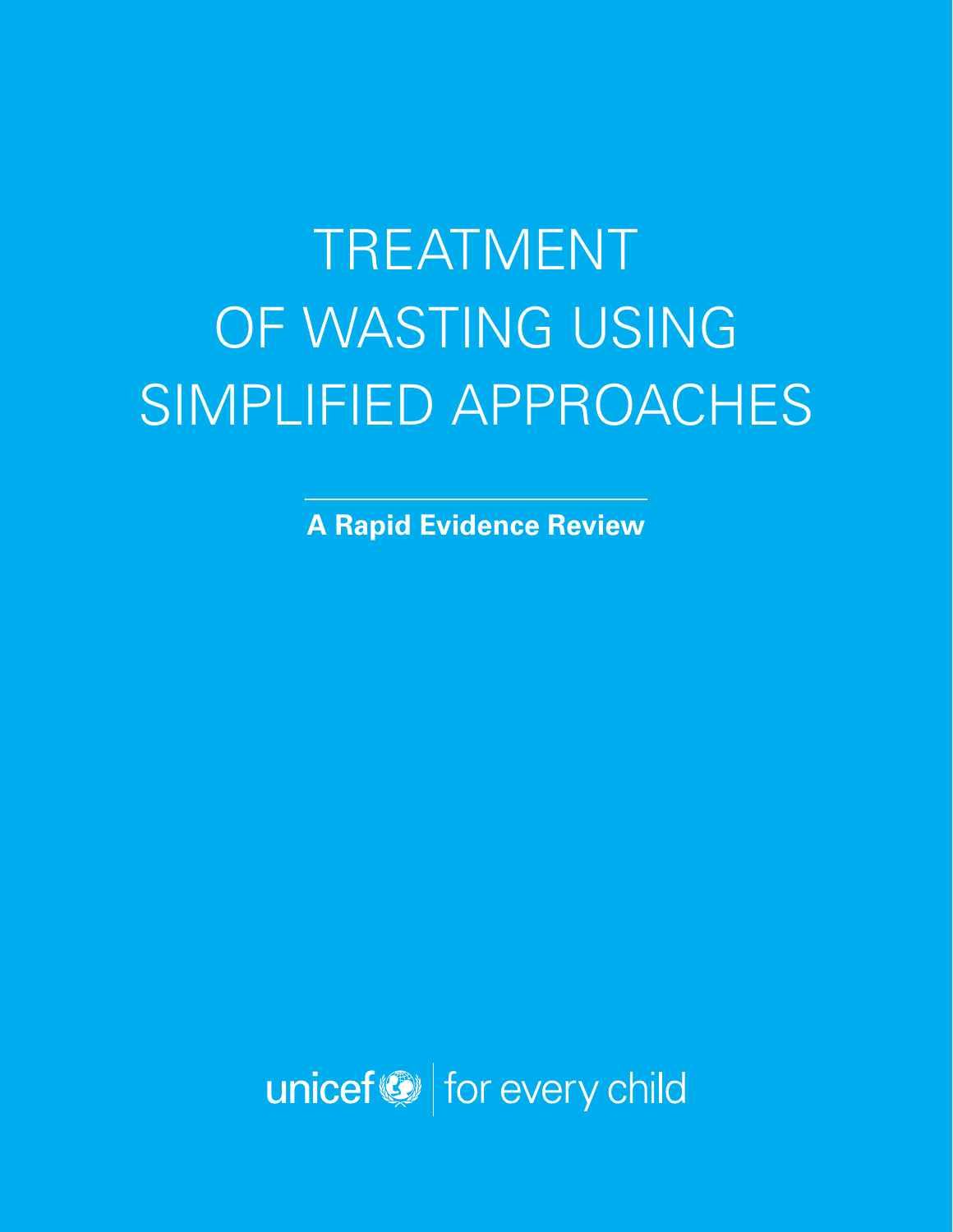## **Contents**

| I. Background on simplified approaches                          |    |  |  |  |  |
|-----------------------------------------------------------------|----|--|--|--|--|
| II. Objectives                                                  | 4  |  |  |  |  |
| III. Methodology                                                | 5  |  |  |  |  |
| <b>IV. Results</b>                                              | 6  |  |  |  |  |
| A. Overview of the evidence                                     | 6  |  |  |  |  |
| B. Overview of simplified approaches projects                   | 10 |  |  |  |  |
| C: Outcomes: effectiveness and gaps (nutritional outcomes)      | 13 |  |  |  |  |
| <b>V. Discussion</b>                                            | 21 |  |  |  |  |
| A. MUAC-only admission                                          | 21 |  |  |  |  |
| B. Modified dosage                                              | 22 |  |  |  |  |
| C. Management of acute malnutrition by community health workers | 23 |  |  |  |  |
| D. Screening acute malnutrition at the community level          | 24 |  |  |  |  |
| E. Concluding remarks                                           | 24 |  |  |  |  |
| <b>Bibliography</b>                                             | 26 |  |  |  |  |
| <b>Annex 1</b>                                                  | 31 |  |  |  |  |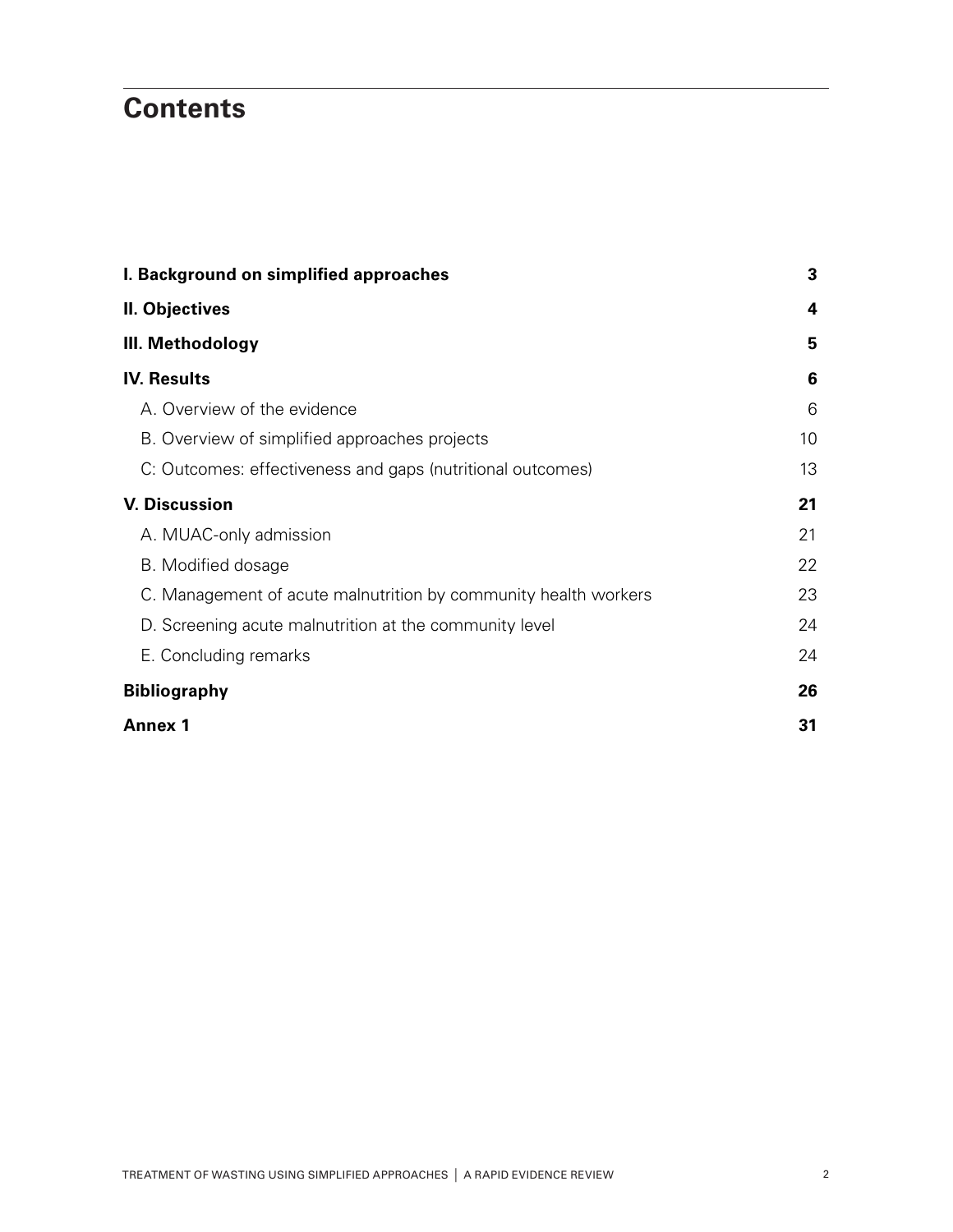# **I. Background on simplified approaches**

Simplified approaches, rather than being a single prescriptive approach, include a range of adaptations to treatment protocols and programmes for the community-based management of acute malnutrition (CMAM). These approaches aim to improve coverage and/or reduce costs, and may include but are not limited to:

- Use of one product ready-to-use therapeutic food (RUTF) to treat wasting, including both moderate and severe acute malnutrition
- Screening using mid-upper arm circumference (MUAC) at community level (Family-MUAC)
- Delivery of acute malnutrition management by community health workers (CHWs)
- Admission for all children with MUAC <125mm and/or oedema
- Modified dosage of RUTF (including reduction over the course of recovery)
- Reduced visits to health facility during treatment
- Discharge criteria based on MUAC >125mm
- MUAC-only admission

These approaches are being tested globally, predominantly in the West and Central Africa region, with the support of UNICEF and a host of international donors. A one-size-fits-all approach is not appropriate, as any adaptation should be dependent on the context and health system. As such, a variety of implementers across a range of countries are trialing different combinations of the simplified approaches, depending on the individual priorities at national level. In some instances, implementers are trialing these approaches through rigorous research studies, while in others they are included as part of an operational response or a pilot.

The number of different adaptations grew over time as needs to simplify or adapt the protocol for treatment evolved due to a changing context. For example, a modified dosage of RUTF can be a useful approach for CHWs who have not received the same extensive training as other medical staff, or in contexts with a high caseload and lack of resources. The use of simplified tools (such as a coloured MUAC tape or simplified register) or protocols (an easier and quicker calculation of dosage) can both contribute to empowering low-literacy communities and alleviating the workload of health staff in areas where there is a highburden of malnutrition.

The evolution of the simplified approaches can be broadly split into three phases. The **first phase** of simplified approaches (2006–2009) began in Asia (Myanmar with a modified RUTF dosage in 2009 by Action Against Hunger (ACF);<sup>1</sup> and Bangladesh in 2009 with a CHW approach by Save the Children International<sup>2</sup>) and in West and Central Africa with an integrated management of acute malnutrition/use of one product/MUAC-only admission with several operational experiences of Médecins Sans Frontières (MSF) in the Niger<sup>3</sup> and other countries on the continent.

<sup>1</sup> James et al, 2015

<sup>2</sup> Sadler et al, 2011

<sup>3</sup> Defourny et al, 2007; Phelan et al, 2015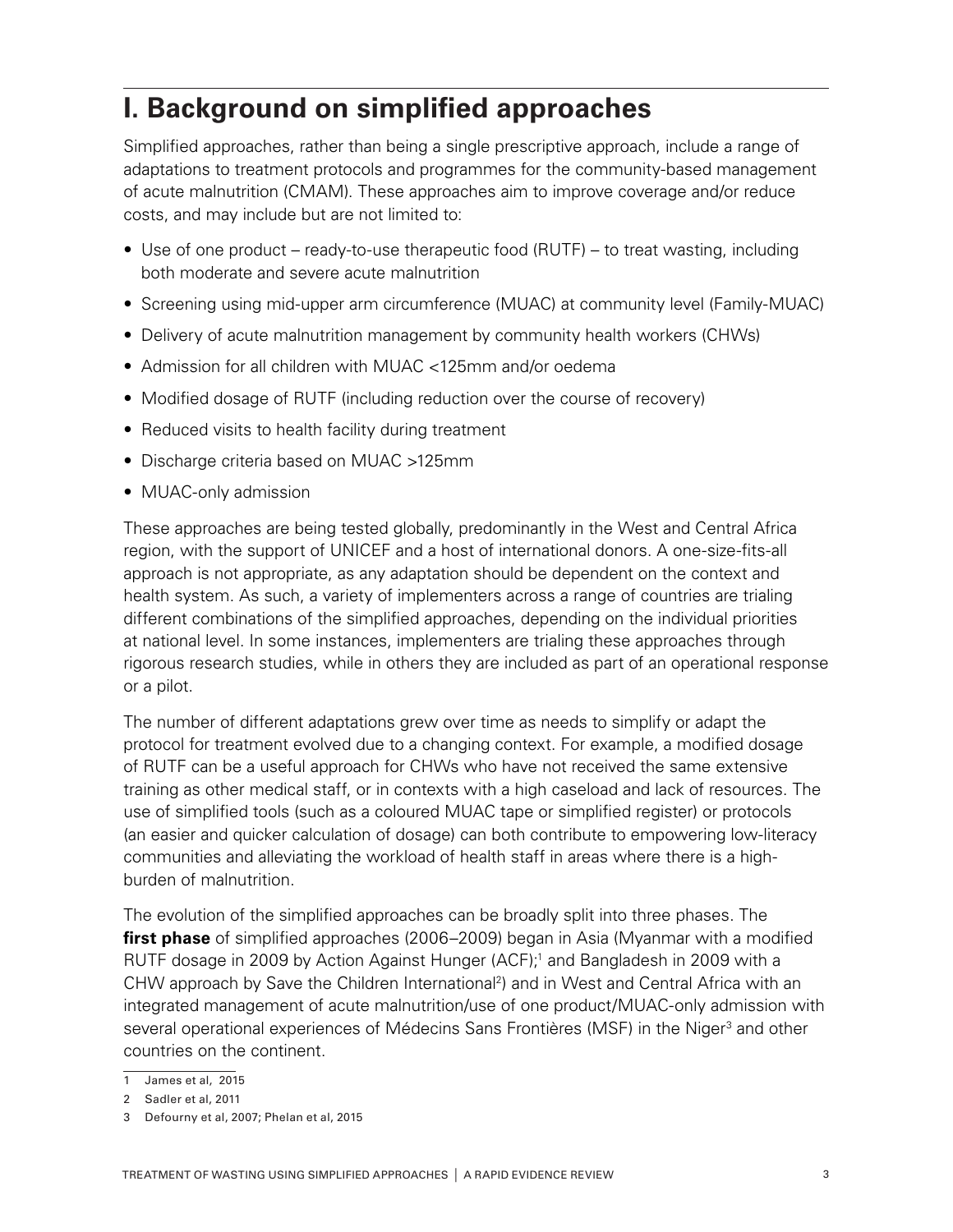The **second phase** of the simplified approaches (2009–2015) included countries from the eastern part of the African continent, testing treatment delivered by CHWs (in Malawi, Ethiopia, South Sudan). This approach was then extended to West and Central Africa (first in Mali<sup>4</sup> and Angola<sup>5</sup>) where other simplifications such as a reduced schedule of RUTF in the Niger<sup>6</sup> and the region's first experience using a modified dosage associated with the integrated management of acute malnutrition in Sierra Leone<sup>7</sup> were being implemented.

During the **third phase** (2016–2020), simplified approaches were widely extended to West and Central Africa, which is now the region registering the highest number of documented simplified approaches. These include treatment by CHWs, Family-MUAC screening, integrated management of acute malnutrition, use of a single product, MUAC-only admission, and modified dosage. The ComPAS (*Combined Protocol for Acute Malnutrition*) and OptiMA (*the Optimizing treatment for acute Malnutrition*) studies have also been developed, tested and/or expanded in several countries over the last five years.

As a result of recent and ongoing pilots in the region to test implementation in new contexts (e.g., urban settings, emergency areas) the evidence base for simplified approaches is growing, while outstanding questions, such as how to identify the optimal dosage for recovery are also being addressed. There is a need to compile the evidence of what works and use it to inform next steps.

Prior to this evidence review, a database including global evidence on the simplified approaches was developed and classified by simplified components or groups of simplifications to help track all of the different projects. A timeline on simplified approaches was also created to start identifying all simplified approach projects and their related evidence from 2007 to 2020, with a focus on the West and Central Africa region. This review, while initially conducted by the UNICEF West and Central Africa Regional Office, is global in scope. Throughout this document these studies and operational responses will be referred to as projects. Adaptations and simplifications are terms used interchangeably.

## **II. Objectives**

This rapid review aims to provide an overview of the current evidence and practice on the treatment of acute malnutrition using simplified approaches. This review compiles evidence related to simplified approaches for the treatment of wasting and provides a synthesis of the variety of protocols. This review also provides a synthesis of evidence on treatment outcomes, highlighting some characteristics and discussions around outcomes, and presenting gaps identified by researchers and implementers.

The specific objectives of the review are to:

1. Provide an overview of the different simplified approaches (by simplification, country, admission and discharge criteria, type of dosage, etc.)

<sup>4</sup> Alvarez Morán. et al, 2018

<sup>5</sup> Morgan et al, 2015.

<sup>6</sup> Isanaka et al, 2017

<sup>7</sup> Maust et al, 2015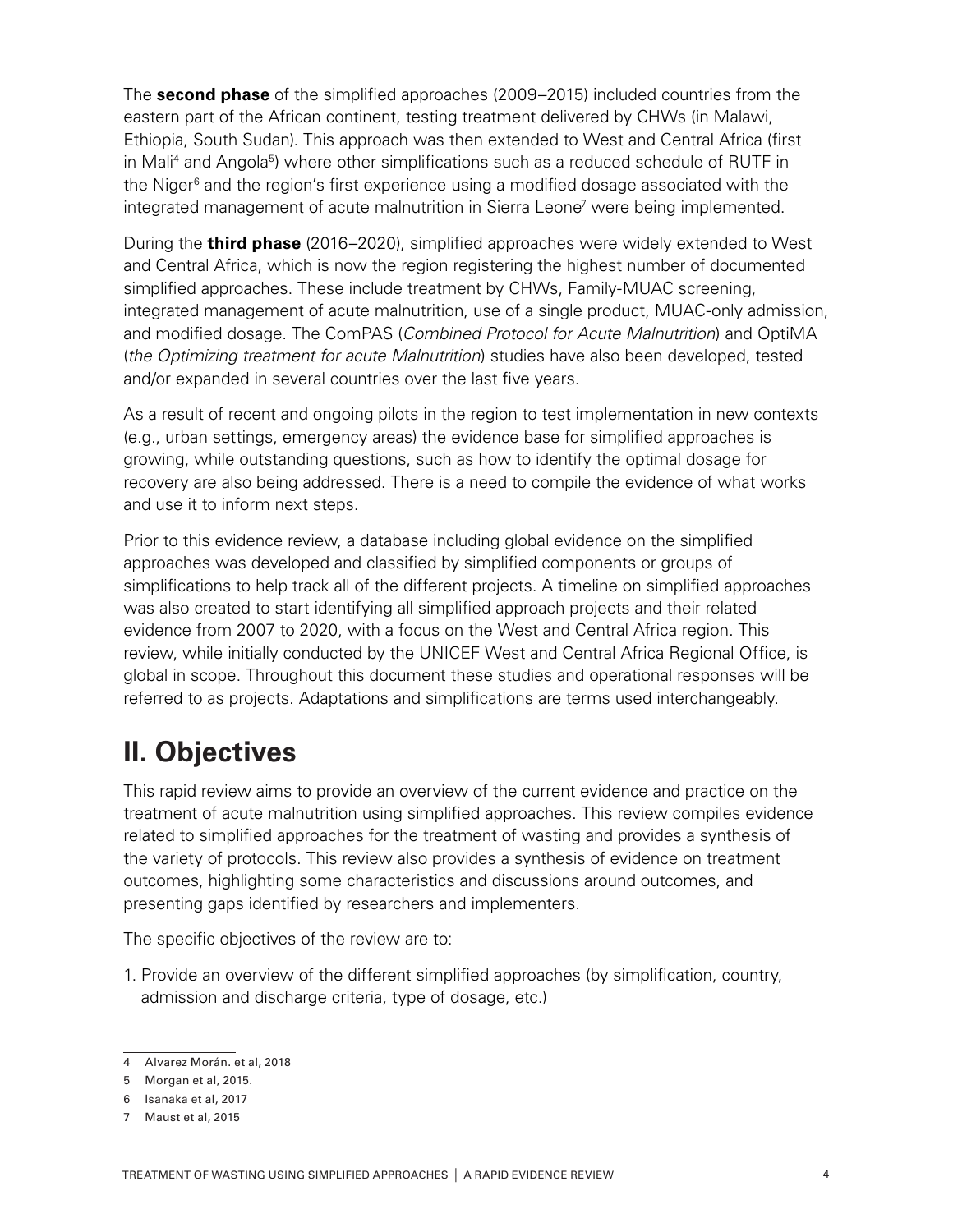2. Present a clear overview of the available evidence on the effectiveness of simplified treatment, ongoing debates and outstanding research questions

# **III. Methodology**

The rapid review examines peer reviewed literature, grey literature (final reports, online publications) and other unpublished evidence (consisting mainly of protocols, internal reports, webinars, briefs). Effectiveness of the simplified approach is assessed through standard programme indicators (nutritional outcomes) and/or their compliance with Sphere standards, when data are available.

- Treatment effectiveness (Sphere standard):
	- » Defaulted rate
	- » Death rate
	- » Recovery rate
- Quality of recovery process:
	- » Non-response rate
- Dosage effectiveness:
	- » Recovery rate/non-response rate

#### *Search strategy*

- Review of electronic bibliographic databases to locate peer reviewed literature: *PubMed* and *ClinicalTrials*. This type of evidence was also obtained directly through authors sharing their protocols.
- Review of the *Field Exchange* website and the *State of Acute Malnutrition* website to locate evidence from research studies and operational pilots in order to provide an overview of the simplified approaches to-date.
- Review of websites of non-governmental organizations known to be implementing simplified approaches to treatment: Alliance for International Medical Action (ALIMA), ACF, International Rescue Committee (IRC), and World Vision.
- Review of reference lists of relevant studies and papers that have been identified by the database searches to identify further studies of interest.
- Use of Google and *ClinicalTrials* to identify recent and upcoming evidence and operational experiences of programme implementers, which had not yet documented.

The search structure consisted of the following key words:

Community-based management of acute malnutrition; mid-upper arm circumference; reduced or optimized dosage; simplified protocol; simplified approaches; combined protocol; integrated treatment of acute malnutrition; Family-MUAC; CHW approach; delivery of treatment at the community level; reduced visits to health facility during treatment; expanded admission criteria; MUAC-only programming.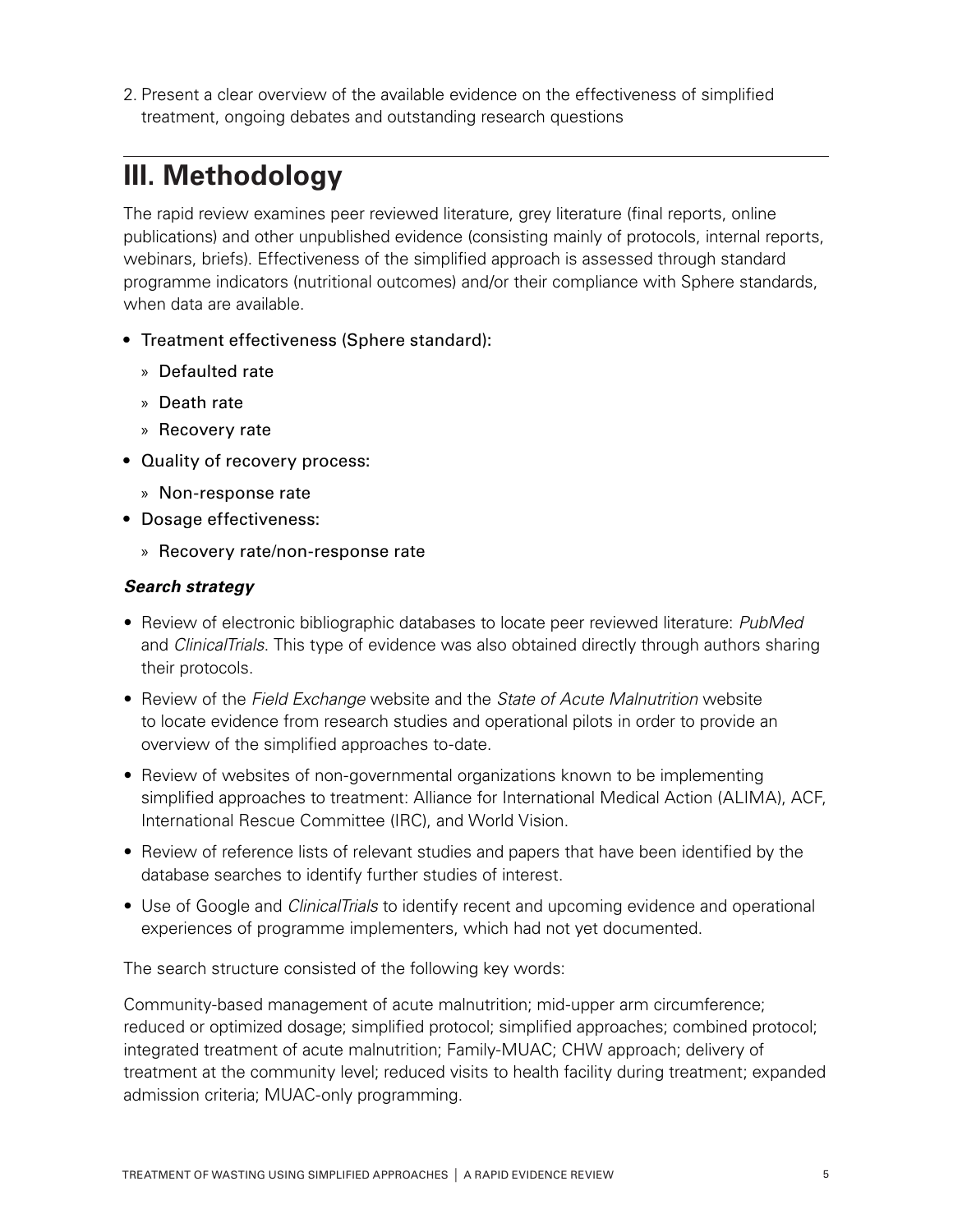# **IV. Results**

## **A. Overview of the evidence**

In total, 63 resources have been included in this review: 19 protocols ,16 peer reviewed evidence papers, 10 Emergency Nutrition Network papers, 5 proposals, 3 trials, 4 reports, 3 documents on preliminary results/protocol, 1 information sheet, 1 terms of reference document and 1 webinar presentation.

Among these 63 resources, 36 unique projects trialing simplified approaches were identified (one project can be related to several documents). The available evidence on simplified approaches covers 21 countries: 10 in West and Central Africa, 6 in Eastern and Southern Africa, 4 in South Asia, and 1 in the Middle East and North Africa *(including in a multi-country secondary analysis to design ComPAS dosage table)*.

This evidence indicates that most projects have been implemented on the African continent, especially in the West and Central Africa region where the Niger (5), Mali (4) and Burkina Faso (3) have registered the highest number of simplified approaches projects per country. Full list of projects below:

|                | <b>Dates</b>     | <b>Country</b>                                | <b>Title of project</b>                                                                                                                                              | <b>Organization</b>                | <b>Design</b>                                                  |
|----------------|------------------|-----------------------------------------------|----------------------------------------------------------------------------------------------------------------------------------------------------------------------|------------------------------------|----------------------------------------------------------------|
| 1              | 2006             | Niger                                         | Management of moderate acute malnutrition<br>with RUTF in Niger                                                                                                      | <b>MSF</b>                         | Intervention (with no<br>comparison)                           |
| $\overline{2}$ | 2009             | Malawi                                        | The Use of Home-Based Therapy with Ready-<br>to-Use Therapeutic Food to Treat Malnutrition<br>in a Rural Area during a Food Crisis                                   | Washington<br>University           | $\overline{a}$                                                 |
| 3              | 2009             | Myanmar                                       | Low-dose RUTF protocol and improved service<br>delivery lead to good programme outcomes<br>in the treatment of uncomplicated SAM: a<br>programme report from Myanmar | <b>ACF</b>                         | Analysis of individual<br>records of a programme               |
| 4              | 2009-<br>2010    | Bangladesh                                    | Community Case Management of Severe Acute<br>Malnutrition in Southern Bangladesh                                                                                     | Save the<br>Children               | Prospective cohort study                                       |
| 5              | 2012             | Ethiopia                                      | <b>CMAM</b> in Ethiopia                                                                                                                                              | <b>UNICEF</b>                      | Intervention (with no<br>comparison)                           |
| 6              | 2012-<br>2013    | Angola                                        | Use Therapeutic Food (RUTF) based on a<br>community case management (CCM) model.                                                                                     | <b>World Vision</b>                | Intervention (with no<br>comparison)                           |
| 7              | 2013             | South Sudan                                   | Integrating severe acute malnutrition into<br>the management of childhood diseases at<br>community level in South Sudan                                              | Malaria<br>Consortium              | L,                                                             |
| 8              | 2013-<br>2015    | Sierra Leone                                  | Project Peanut Butter                                                                                                                                                | Project<br>Peanut<br><b>Butter</b> | Cluster-randomized,<br>unblinded, controlled clinical<br>trial |
| 9              | 2014             | Niger                                         | Outpatient treatment of severe acute<br>malnutrition: response to treatment with<br>a reduced schedule of therapeutic food<br>distribution                           | <b>MSF</b>                         | Nonrandomized pilot<br>intervention study                      |
| 10             | $2014 -$<br>2016 | Yemen-Kenya-<br>South Sudan-<br>Chad-Pakistan | ComPAS (Combined Protocol for Acute<br>Malnutrition) _Stage 1                                                                                                        | <b>IRC</b>                         |                                                                |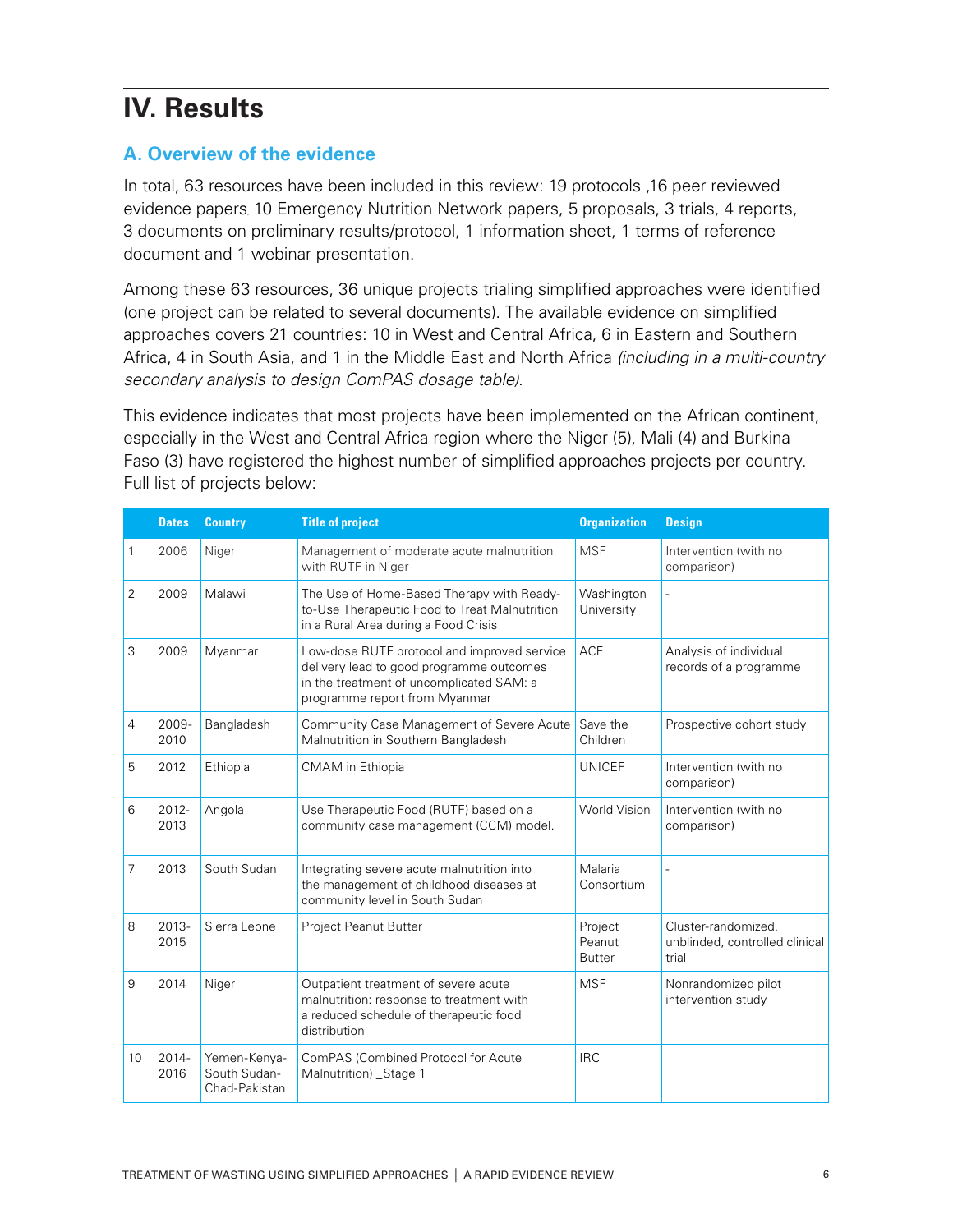|    | <b>Dates</b>     | <b>Country</b>        | <b>Title of project</b>                                                                                                               | <b>Organization</b>                                      | <b>Design</b>                                                                |
|----|------------------|-----------------------|---------------------------------------------------------------------------------------------------------------------------------------|----------------------------------------------------------|------------------------------------------------------------------------------|
| 11 | $2014 -$<br>2016 | Mali                  | Innovative approach of integrating and<br>simplifying SAM and MAM management<br>through CHWs                                          | <b>ACF</b>                                               | An observational, clinical<br>prospective multi-centre<br>cohort study       |
| 12 | $2015 -$<br>2016 | Pakistan              | Innovative approach of integrating and<br>simplifying SAM and MAM management<br>through CHWs                                          | <b>ACF</b>                                               | A two-armed cluster<br>randomised controlled trial<br>(CRCT)                 |
| 13 | $2015 -$<br>2019 | Burkina Faso          | Modelling an Alternative Nutrition Protocol<br>Generalizable for Outpatient (MANGO)                                                   | <b>ACF</b>                                               | Randomized controlled,<br>non-inferiority trial                              |
| 14 | 2016             | India                 | Community-based management of severe<br>malnutrition in children under five in the<br>Melghat tribal area, central India              | <b>MAHAN</b>                                             | A community-based<br>prospective trial to treat<br>SAM and SUW               |
| 15 | 2016-<br>2017    | Nigeria               | Simplified approaches to treat acute<br>malnutrition: Insights and reflections from MSF<br>and lessons from experiences in NE Nigeria | <b>MSF</b>                                               | Intervention (with no<br>comparison)                                         |
| 16 | 2016-<br>2018    | Burkina Faso          | The Optimising Treatment for acute<br>Malnutrition (OptiMA)_Yako                                                                      | <b>ALIMA</b>                                             | Single-arm proof-of-concept<br>trial                                         |
| 17 | 2017-<br>2018    | Somalia               | ComPAS Somalia                                                                                                                        | <b>IRC</b>                                               | Prospective cohort study                                                     |
| 18 | 2017-<br>2019    | South Sudan-<br>Kenya | ComPAS (Combined Protocol for Acute<br>Malnutrition) _Stage 2                                                                         | IRC and ACF                                              | Multi-site, cluster<br>randomized non-inferiority<br>trial                   |
| 19 | 2017-<br>2019    | Kenya                 | Innovative approach of integrating and<br>simplifying SAM and MAM management<br>through CHWs                                          | SCI-ACF-<br><b>IRC-UNICEF</b>                            | A two-arm, parallel groups,<br>Cluster Randomized<br><b>Controlled Trial</b> |
| 20 | 2017-<br>2019    | Niger                 | Increased coverage of management of severe<br>acute malnutrition through the support of<br>community health workers                   | <b>ACF</b>                                               | Observational study                                                          |
| 21 | 2017-<br>2019    | Mauritania            | Increased coverage of management of severe<br>acute malnutrition through the support of<br>community health workers                   | <b>ACF</b>                                               | Observational study                                                          |
| 22 | 2018             | Somalia               | Simplified approach for the management of AM<br>in Somalia                                                                            | <b>UNICEF</b>                                            | Intervention (with no<br>comparison)                                         |
| 23 | 2018-<br>2020    | Mali                  | ComPAS Mali                                                                                                                           | <b>IRC</b>                                               | Pilot trial                                                                  |
| 24 | 2018-<br>2020    | Sierra Leone          | Hi-MAM Study                                                                                                                          | Project<br>Peanut<br>Butter.<br>Washington<br>University | Randomised cluster-control<br>trial                                          |
| 25 | 2019             | Nigeria               | Simplified approach for the management of AM<br>in Rann, Borno State                                                                  | <b>UNICEF</b>                                            | Intervention (with no<br>comparison)                                         |
| 26 | 2019-<br>2020    | Burkina Faso          | The Optimising treatment for acute Malnutrition<br>(OptiMA)_Barsalogho                                                                | <b>ALIMA</b>                                             | Operational pilot                                                            |
| 27 | 2019-<br>2020    | Chad                  | Simplified Protocol for the Management of<br>Acute Malnutrition in Chad                                                               | UNICEF-<br>WFP-IRC                                       | Operational research                                                         |
| 28 | 2019-<br>2020    | <b>DRC</b>            | OptiMA DRC_RCT                                                                                                                        | <b>ALIMA</b>                                             | Non inferiority clinical trial<br>(RCT)                                      |
| 29 | 2019-<br>2020    | Mali                  | The Optimising treatment for acute Malnutrition<br>(OptiMA)_Bamako                                                                    | ALIMA                                                    | Pilot trial with external<br>comparator                                      |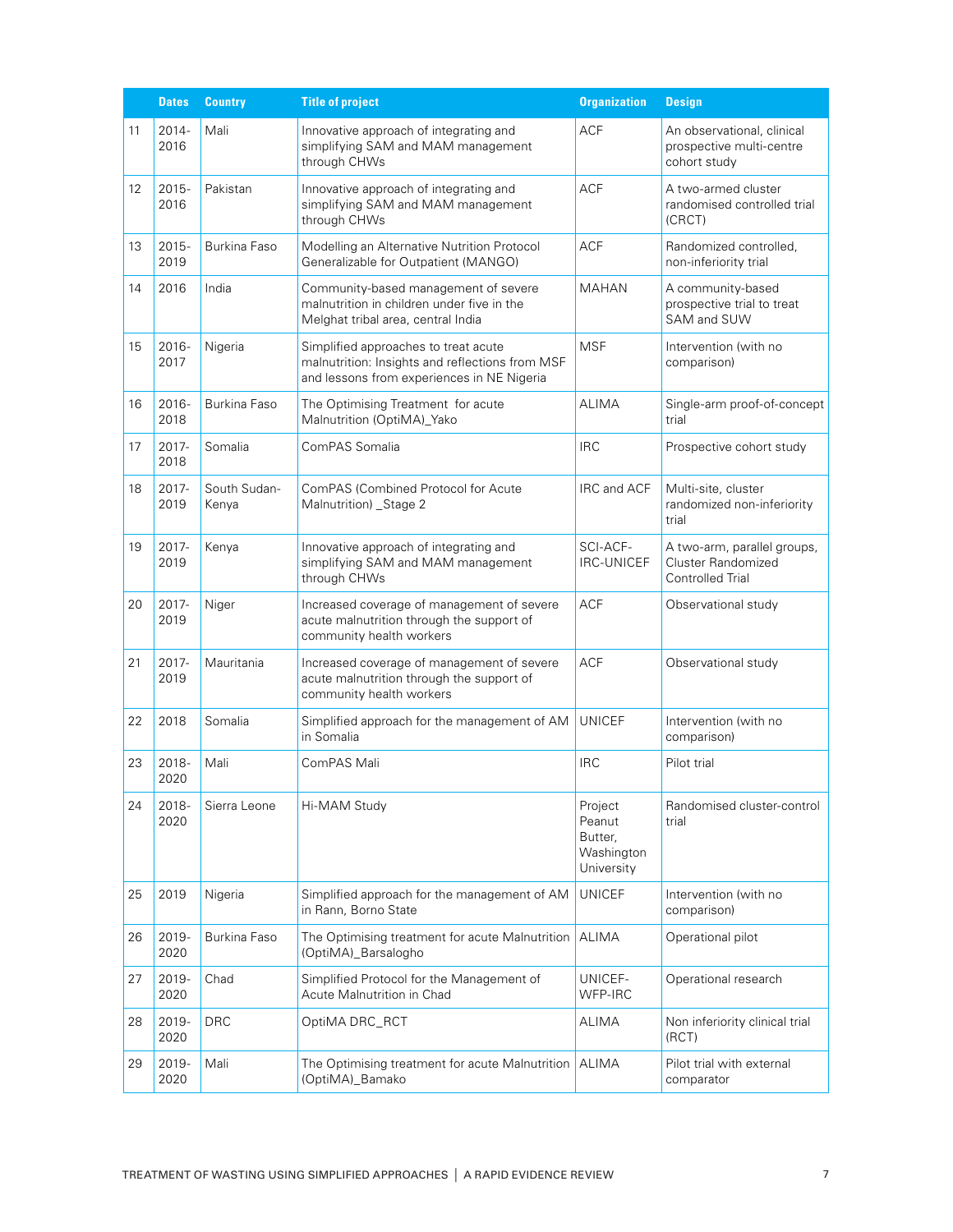|    | <b>Dates</b>     | <b>Country</b> | <b>Title of project</b>                                                                                                                                                                                    | <b>Organization</b> | <b>Design</b>                                   |
|----|------------------|----------------|------------------------------------------------------------------------------------------------------------------------------------------------------------------------------------------------------------|---------------------|-------------------------------------------------|
| 30 | 2019-<br>2020    | Niger          | The Optimising treatment for acute Malnutrition<br>(OptiMA)_Mirriah_Etude "OptiMA vie reelle"                                                                                                              | <b>ALIMA</b>        | Proof of concept pilot with a<br>comparison arm |
| 31 | 2020             | <b>DRC</b>     | DRC MoH, Nutrition Cluster and Tech RTT-<br>Testing a package of simplified approaches                                                                                                                     | DRC MoH,            | To be determined                                |
| 32 | $2020 -$<br>2021 | CAR            | Efficiency and feasibility of a simplified protocol<br>for the management of acute malnutrition in<br>children 6-59 months in CAR: prefectures of<br>Ouaka and Kémo in CAR                                 | UNICEF-WFP          | Operational research                            |
| 33 | 2020-<br>2021    | Mali, Niger    | Efficiency, cost-effectiveness and coverage of<br>severe acute malnutrition treatment delivered<br>by community health workers through the<br>modified protocol in emergency contexts in<br>Mali and Niger | <b>ACF</b>          | Randomised cluster-control<br>trial             |
| 34 | $2020 -$<br>2021 | Senegal        | Scaling-up decentralization of AM management<br>without complications by CHWs in Matam<br>region                                                                                                           | ACF, MoH            | To be determined                                |
| 35 | 2020-<br>2021    | Mauritania     |                                                                                                                                                                                                            | <b>ACF</b>          | To be determined                                |
| 36 | $2020 -$<br>2022 | Niger          | RCT Niger_OptiMA & ComPAS                                                                                                                                                                                  | <b>ALIMA</b>        | Non inferiority clinical trial<br>with 3 arms   |

**ACF**, **ALIMA**, **IRC** and **UNICEF** are the four main organizations that have contributed to the available evidence on simplified approaches.

- Evidence from **ACF** comes mainly from West and Central Africa (Mali, Senegal, the Niger, Mauritania, Burkina Faso). The main simplified approach tested was treatment delivered at the community level by CHWs to improve coverage in the Niger, Mauritania, Mali, and soon in Senegal. The first published results were about the studies in Mali (2014) and Pakistan (2016). ACF then developed additional pilot studies in Niger and Mauritania (2017-2019). Based on promising results,<sup>8</sup> this approach is being scaled-up in Mauritania (Guidimakha), Niger (Maradi (Mayahi), Tahoua (Bouza and Madaoua) and Mali (Kayes). A modified dosage (ComPAS dosage, see below) has recently been integrated with this approach in order to test it in emergency contexts (e.g., Gao in Mali<sup>9</sup>, N'Guimi in the Niger and Néma in Mauritania). A modified dosage was first documented and tested by ACF in Myanmar in 2009.<sup>10</sup> ACF has also collaborated with IRC to trial a modified dosage under to ComPAS project (detailed further below).
- Evidence from **ALIMA** comes from West and Central Africa (Burkina Faso, the Niger, Mali and Democratic Republic of Congo) and is built upon OptiMA projects, mainly testing the effectiveness of a simplified protocol including a modified dosage and screening at the household level (Family-MUAC) for earlier detection of acute malnutrition. One Randomised Control Trial is planned in the Niger (comparing effectiveness of ComPAS dosage, OptiMA dosage and standard protocol) and a recently completed in the Democratic Republic of Congo (ongoing analysis about effectiveness of the dosage compared to the standard protocol). In 2020, for the first time, ALIMA is implementing<sup>11</sup>

<sup>8</sup> Alvarez Morán et al, 2018 (2); López-Ejeda et al, 2020 ; López-Ejeda et al, 2018 ; Alvarez Morán et al, 2018 (1)

<sup>9</sup> http://www.isrctn.com/ISRCTN3039323

<sup>10</sup> James PT, et al, 2015

<sup>11 &</sup>quot;First time"means that it was the first time that the NGO is including this simplification (treatment delivered by CHW)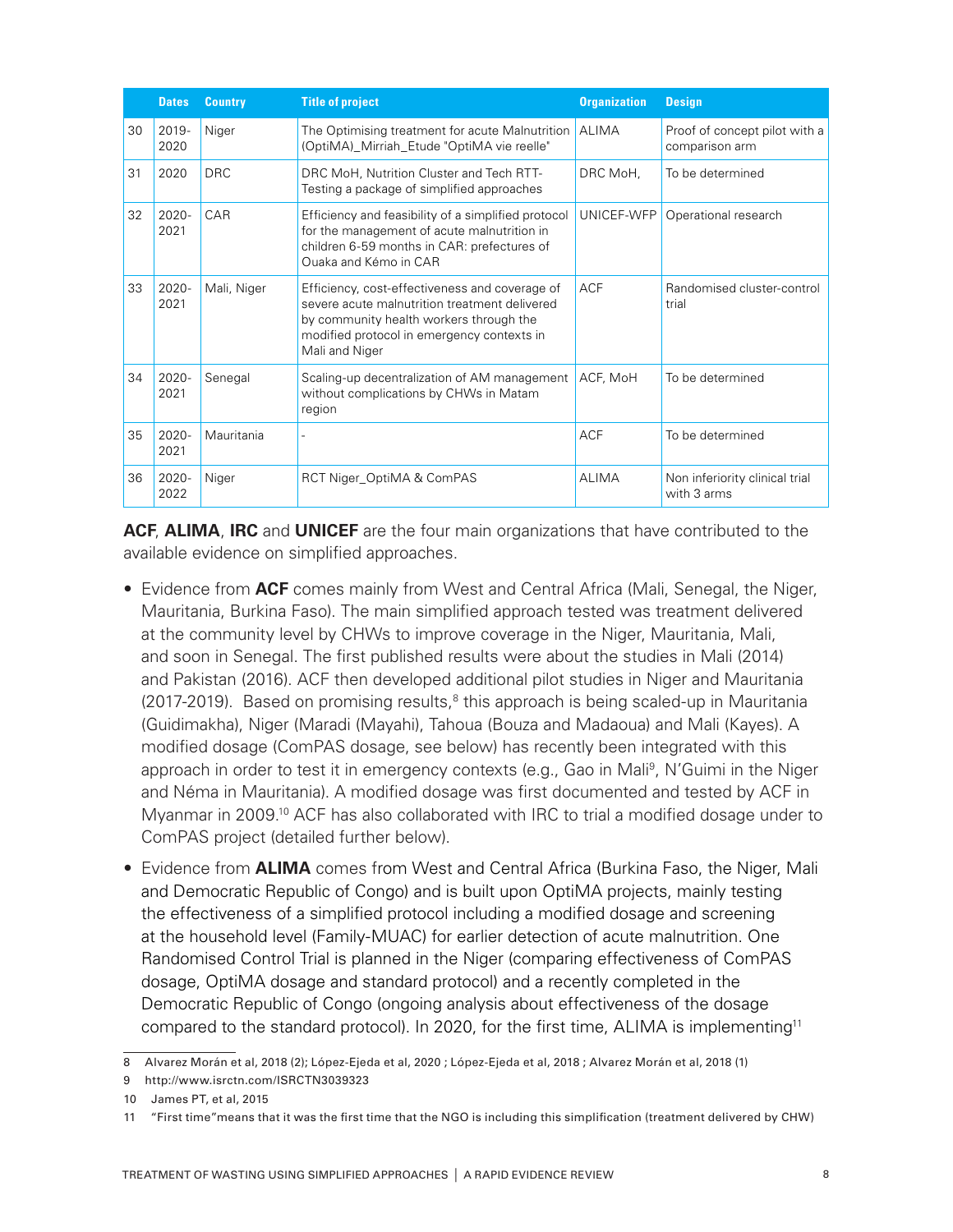treatment delivered by CHWs in Burkina Faso (Barsalogho), based on the simplified national protocol for the treatment of acute malnutrition (recommending a ComPAS-like dosage with a transition period between red and yellow MUAC criteria). In 2019–2020), ALIMA is also piloting an OptiMA project in an urban context in Mali (Bamako), which currently represents the only studies in an urban setting. Results from OptiMA Yako (Burkina Faso) and OptiMA Mirriah (the Niger) are published or have been shared with partners.

- Evidence from **IRC** mainly concerns Eastern and Southern Africa (Kenya, South Sudan and Somalia) and includes the development and testing of a modified dosage, the 'ComPAS dosage', the first phase of which started in 2014 and was based on a retrospective multicountry analysis (in Chad, Kenya, Pakistan, South Sudan, and Yemen). This simplified dosage was first tested in Kenya and South Sudan in collaboration with ACF during phase 2 of the ComPAS project (2016– 2018). Except for the project in Somalia, IRC simplified protocols are all based on a MUAC-only admission. The most recent projects are carried out in West Africa, with Mali and Chad, including both a MUAC-only admission and a Family-MUAC approach. In Mali, under this protocol, treatment is also delivered by CHWs.
- **MSF** is a pioneer in implementing a number of the simplified approaches in the West and Central Africa region, starting soon after the release of the CMAM protocol in 2007. MSF has mainly implemented the treatment of both SAM and moderate acute malnutrition (MAM) with the same product (in the Niger in 2007,<sup>12</sup> Burkina Faso in 2010, Mali in 2012,<sup>13</sup> and South Sudan in 2015<sup>14</sup>) and recommending the use of a MUAC-sliding scale to adapt MUAC thresholds for admission to the context and its related constraints. MSF also documented a simplified frequency of visits (i.e., monthly visits) during a largescale simplification in an emergency context in Nigeria in 2016,<sup>15</sup> and published peer reviewed evidence regarding the effectiveness of this simplification in the Niger.<sup>16</sup> These experiences are well documented in terms of implementation and feasibility, but fewer data are available on other effectiveness outcomes (for programmes that used the same product and/or MUAC-only admission).
- **Project Peanut Butter** is one of the first organizations to trial simplified approaches. Project Peanut Butter is a non-governmental organization involved in producing RUTF locally (in Malawi, Sierra Leone, and Ghana), and has recently been testing an alternative oat-based RUTF formulation in Sierra Leone.<sup>17</sup> Project Peanut Butter published a decisive study showing that the integrated management of global acute malnutrition in children (via a single food product – RUTF – to treat both MAM and SAM) is an acceptable alternative to standard management and provides greater community coverage.18 This study paved the way for other studies examining simplified approaches to treatment in the region.
- **UNICEF** is working with the World Health Organization (WHO) and partners to build the evidence base for simplifying and optimizing wasting treatment interventions. The

13 Phelan et al, 2015

17 Hendrixson et al, 2020

<sup>12</sup> Defourny et al, 2007

<sup>14</sup> Grellety et al, 2015

<sup>15</sup> Hanson et al, 2019

<sup>16</sup> Isanaka et al, 2017

<sup>18</sup> Maust et al, 2015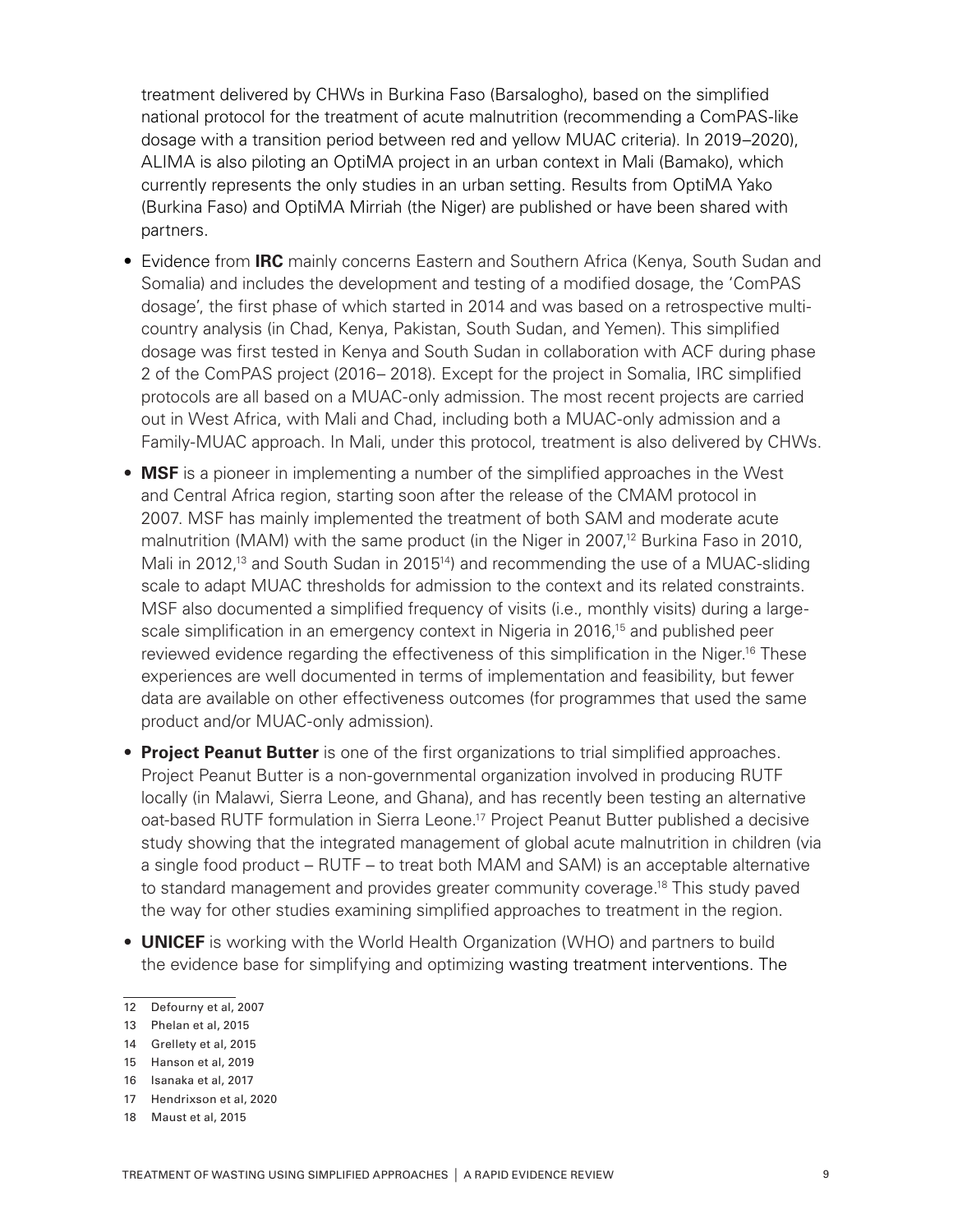UNICEF West and Central Africa Regional Office (WCARO) is supporting the testing of modifications to certain components of simplified protocols across nine countries in the region, while the UNICEF Eastern and Southern Africa Regional Office (ESARO) has also generated evidence (in Ethiopia, Kenya and Somalia). UNICEF and partners have been testing and implementing several different simplifications and combinations of simplifications: effectiveness and feasibility of the ComPAS dosage (in Nigeria, ongoing in the Central African Republic, and recently completed in Chad), MUAC-only admission (in West and Central Africa and Eastern and Southern Africa), Family-MUAC and a modified dosage, with IRC and the World Food Programme (WFP) (in Central African Republic and Chad), the delivery of treatment by CHWs (in Ethiopia and Kenya) and the integrated management of acute malnutrition/use of a single product in all these countries except Somalia (where a simplified dosage is only used for MAM) and Ethiopia (where the simplified dosage is only used for SAM).

#### **B. Overview of simplified approaches projects**

The **Graph 2** presents an overview of the adaptations included in simplified approaches to treatment. Three of the projects were excluded at this stage as final details of the intervention design had not yet been concluded at the time of the review, bringing the total to 33 individual projects.

**Graph 2.** Adaptations included in simplified approaches to treatment (from 33 unique projects included in this review)



## **MUAC-ONLY ADMISSION**

**MUAC-only admission** is the most commonly used adaptation: 23 out of 33 of the reviewed projects include MUAC-only admission (see **Graph 2**). MUAC-only admission uses MUAC as the single anthropometric criteria, but also admits children based on oedema.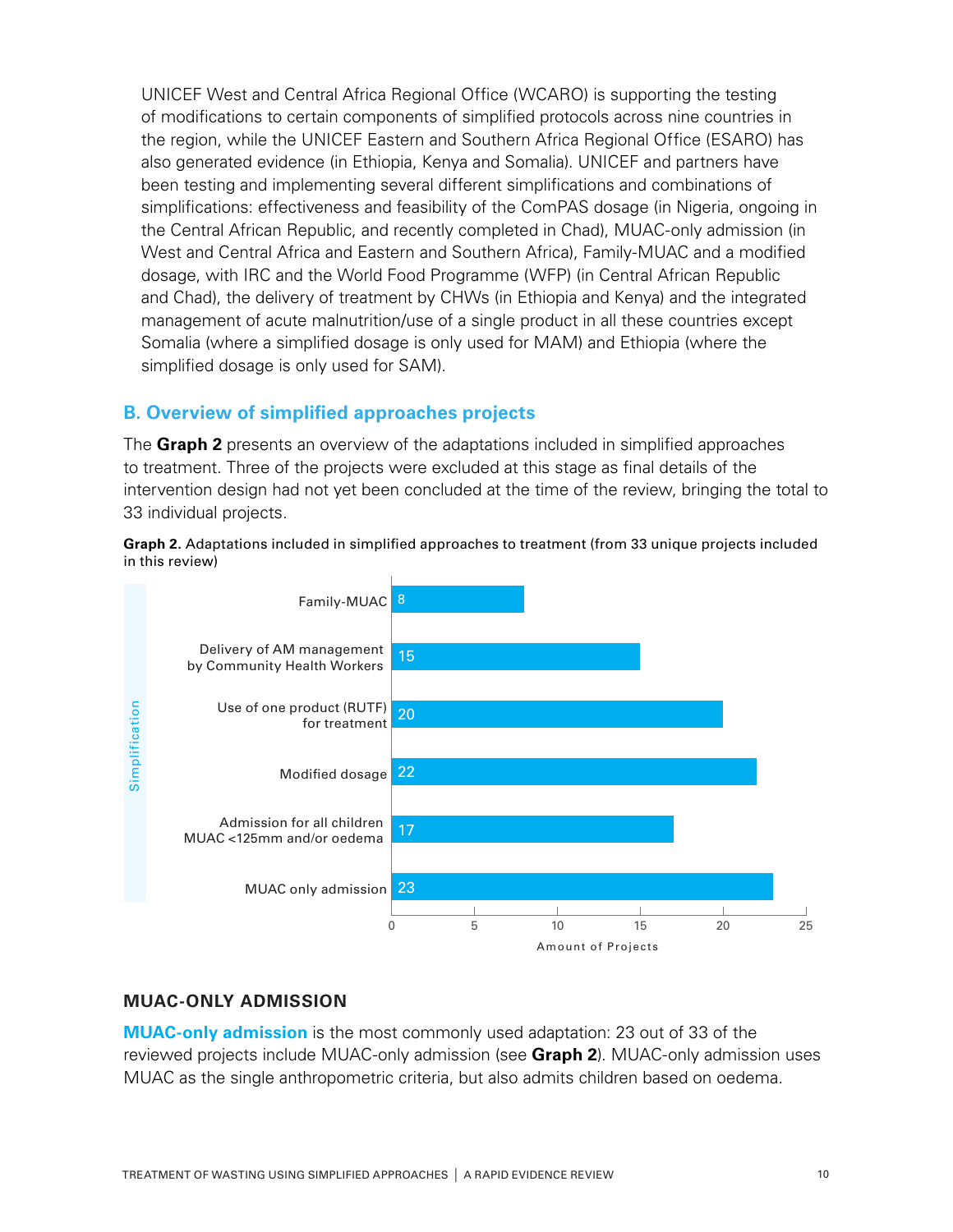MUAC-only admission is also the "oldest" simplification tested, especially in emergency contexts:

- From 2007 to the present, MSF has operated MUAC and oedema only-based CMAM programming in several challenging emergency contexts, with MUAC thresholds for admission varying from <115mm to <125mm and differing prescribed lengths of stay according to contextual factors, prevailing mortality, presence of other nutrition actors, access constraints, and available resources.19 In addition:
	- » All ALIMA trials use a MUAC-only approach.
	- » Most IRC trials (South Sudan, Kenya, Mali) have adopted a MUAC-only approach, apart from the study in Somalia in 2017–2018 (where admission criteria were based on MUAC and weight-for-height z-score (WHZ)).
	- » **UNICEF** programmes in Central African Republic, Chad, Ethiopia, Kenya, Nigeria and Somalia include MUAC-only admissions criteria.
	- » ACF is currently testing the addition of MUAC-only admission/treatment/discharge and a modified dosage for treatment delivered by CHWs in Gao, Mali (2019–2021), the Niger (2019–2020) and soon, in Neima, Mauritania.

#### **ADMISSION FOR ALL CHILDREN BASED ON MUAC <125MM AND/OR OEDEMA AND DISCHARGE CRITERIA BASED ON MUAC >125MM**

- Admission criteria for all children based on MUAC <125mm are included in **51%** of listed simplified approaches projects
- Discharge criteria based on MUAC >125mm is included in **57%** of these same protocols.

Projects using MUAC <125mm as an admission criterion generally implies using a similar discharge criterion based on MUAC >125mm. The percentage difference between protocols using admission criteria for all children with MUAC <125mm (51%) and protocols using discharge criteria based on MUAC>125mm (57%) can be explained by the fact that two protocols are using different admission/discharge criteria thresholds: 1 protocol is only admitting children with SAM (based on MUAC <115mm) and using discharge criteria based on MUAC >125mm, while the other one is only admitting children with MAM, based on MUAC >11.4cm and <12.5cm and using discharge criteria based on MUAC >125mm.

#### **MODIFIED/REDUCED DOSAGE OR REDUCED DOSAGE OVER COURSE OF RECOVERY**

A '**modified'** dosage is different from the standard RUTF dosage. It is a dosage tested to **optimize** the treatment of acute malnutrition by moving towards more **effective** and **costeffective treatment** with a **reduced amount of RUTF**, which is usually associated with expanded admission criteria for an earlier detection of wasting.

In the standard protocol, RUTF is given according to body weight throughout treatment until discharge. Within the simplified approaches, RUTF dosage and its calculation vary according to the implementer.

<sup>19</sup> Hanson et al, 2019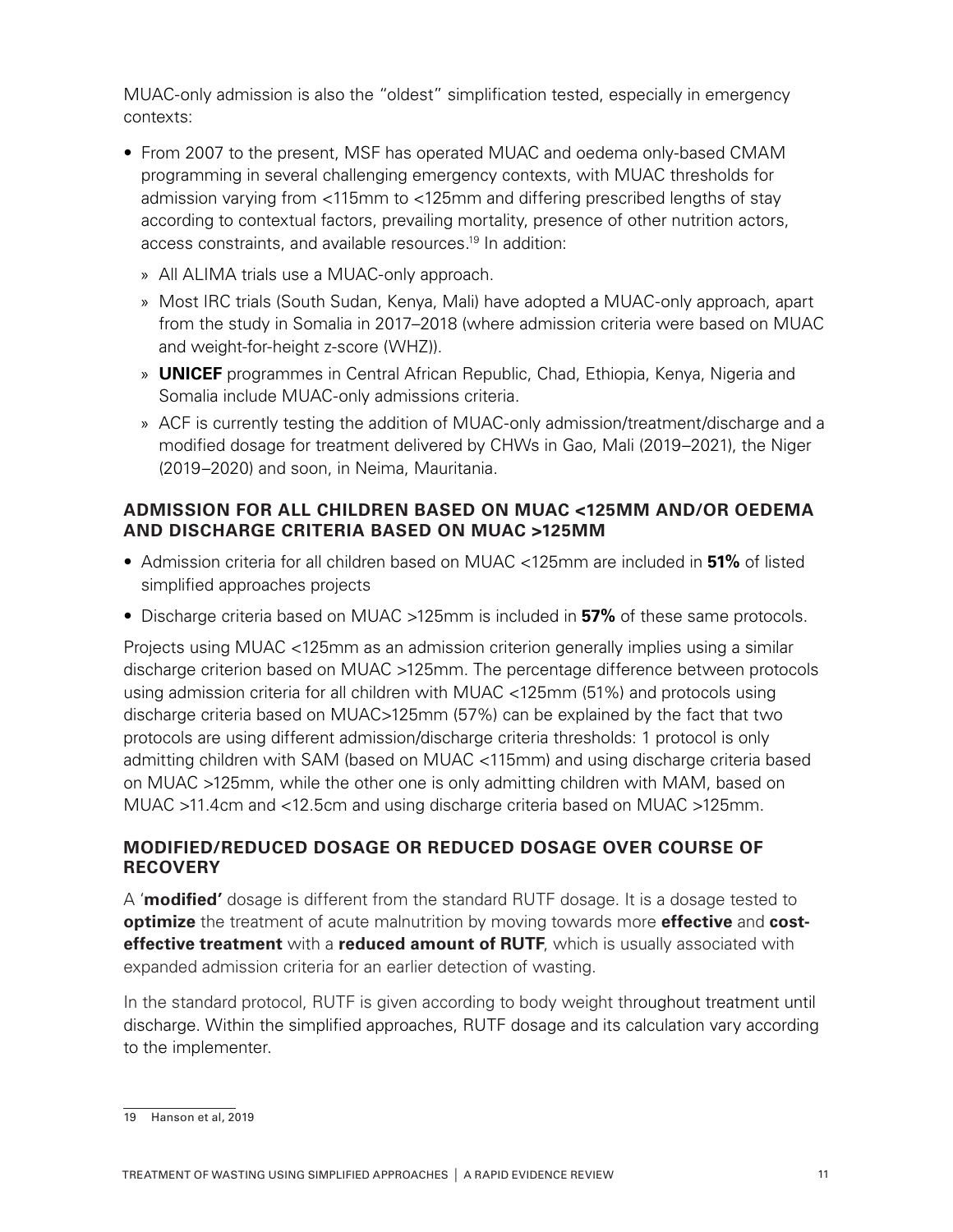### **Reducing Dosage**

A modified dosage is used in **66%** (22/33) of all the projects included in this review. Most of these modified dosages are gradually **reduced over the course of a child's recovery**, based on MUAC status and weight (OptiMA) or Child's MUAC only (ComPAS). This was seen in 18 of the 22 projects that included a modified dosage.

#### **Calculating dosage**

**59%** (13/22) of these projects calculated dosage based on MUAC status only; **32%** (7/22) calculate dosage based on MUAC and weight; and **9%** (2/22) calculate dosage based on weight only.

Five types of modified dosage have been tested and documented over the last five years (*see Annex 1*) but only two of them have been tested in different contexts and optimized according to achieved outcomes (OptiMA):

- **OptiMA dosage (ALIMA)** where dosage is calculated according to MUAC status and weight
- **ComPAS dosage (IRC)** where dosage corresponds to a fixed amount of RUTF according to MUAC status only (two sachets per child, per day/1000kcal for MUAC <115mm and one sachet per child per day/550kcal for 120 ≤ MUAC <125 mm)
- **MANGO dosage (ACF)** which has been tested in Myanmar and Burkina Faso

The **ComPAS dosage** is currently the most used/tested modified dosage, likely due to the simplified calculation of dosage based only on MUAC status. For full table with dosage by project please see Annex 1.

#### **USE OF A SINGLE PRODUCT FOR TREATMENT**

The use of one product (RUTF) to treat both MAM and SAM was utilized in **61%** of the projects included in this review. Other simplified approaches projects that do not use the same product for treatment for both MAM and SAM generally use the standard protocol for both categories or include treatment for one category of child only (such as children with MAM in the Hi-MAM study in Sierra Leone and children with SAM in Niger, where treatment with a reduced schedule of RUTF was provided by MSF in 2014).

#### **TREATMENT AND MANAGEMENT OF ACUTE MALNUTRITION BY COMMUNITY HEALTH WORKERS**

Treatment of acute malnutrition by CHWs is included in **45%** of the simplified approaches projects. Given that this was one of the first simplifications tested during the first phase of simplified approaches, evidence on this approach is quite robust with crucial results related to effectiveness of treatment.

• **60% of these protocols are MUAC-only,** whilst the rest are based on standard admission criteria (MUAC <115 mm or bilateral pitting oedema or WHZ<−3 Z-score), and one protocol used the old National Centre for Health Statistics reference (2009, Malawi). These MUAC-only projects are usually implemented or tested in emergency areas; ACF in Gao (Northern Mali), N'Guigmi (the Niger, Lake Chad region) and in Neima (Mauritania,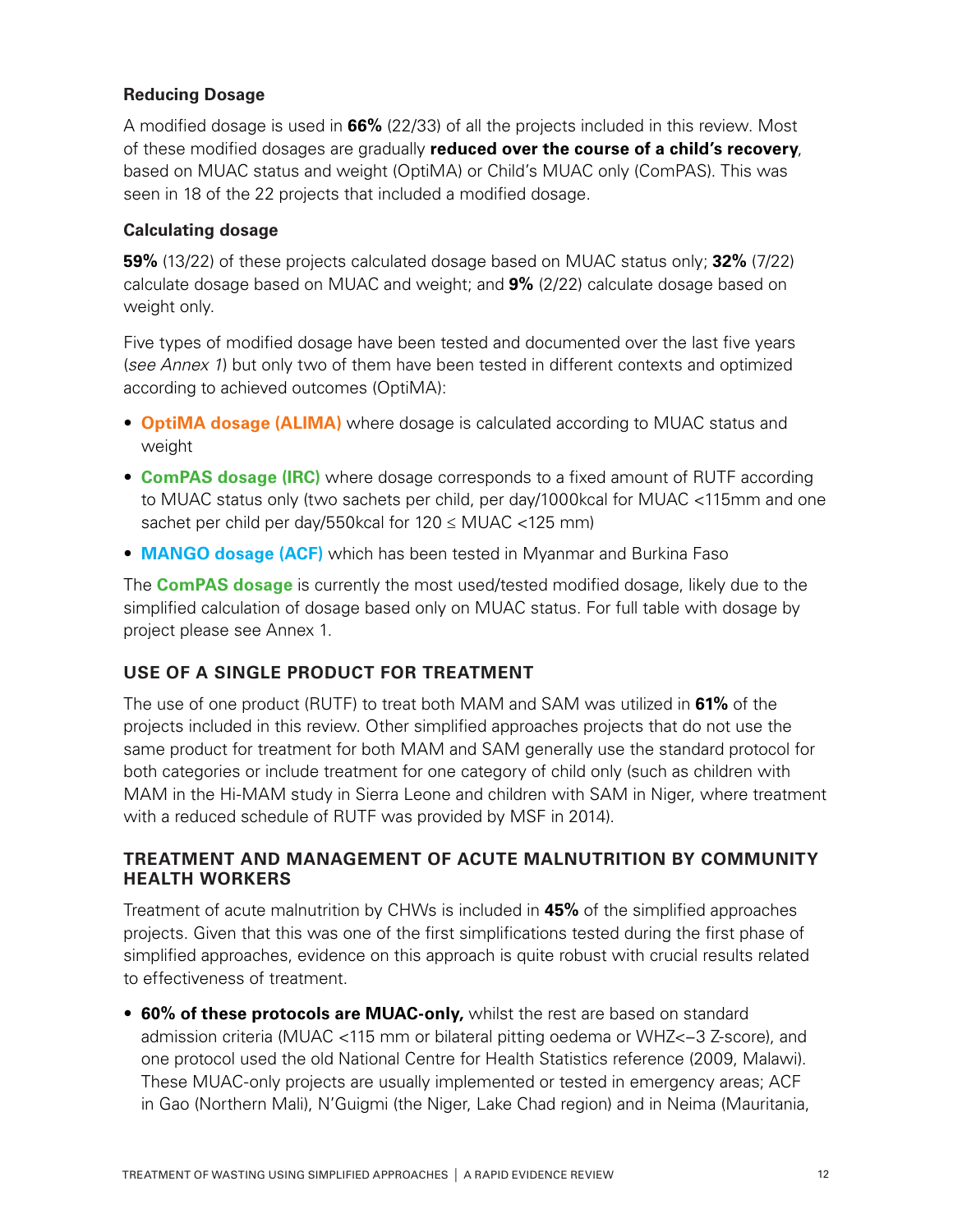at the border with Mali); ALIMA in Barsalogho (Northern Burkina Faso); UNICEF in Rann (Northern Nigeria); IRC in Nata (Mali); and Malaria Consortium in South Sudan.

• Screening at community level (Family-MUAC approach), is another simplification that has been added to the delivery of treatment at community level. This approach is ongoing in Barsalogho (ALIMA) and has been tested in Nara (IRC, Mali) in 2018–2020, as well as in Niger and Mauritania (ACF). The combined use of these two simplifications is therefore quite new.

#### **SCREENING AT THE COMMUNITY LEVEL (THE FAMILY-MUAC APPROACH)**

Screening for acute malnutrition at the household level has been tested and implemented since 2011, with ALIMA pioneering this approach in the Niger.<sup>20</sup> There is some peer reviewed evidence and a lot of operational findings showing the capacity of mothers to detect malnutrition.<sup>22-21</sup> The evidence on its effectiveness remains promising and should be supported through more effective monitoring and evaluation mechanisms, including indicators of effectiveness.<sup>22</sup>

The Family-MUAC simplification was included in only **24%** of the studies in this review as it only includes projects that focused on treatment; however, Family MUAC is already widely implemented in several countries across the globe. Projects that integrated Family MUAC into treatment programs, were all **MUAC-only** and **all used an expanded admission criteria** with a **discharge criterion based on MUAC >125mm** and all tested **a simplified dosage:** all the OptiMA studies (ALIMA), ComPAS (IRC) in Mali, UNICEF in Central African Republic, and WFP in Chad and CAR and IRC in Chad using the ComPAS dosage.

#### **REDUCED VISITS TO HEALTH FACILITY DURING TREATMENT**

The frequency of visits was mentioned in 27 out of the 33 projects included in this review. Only 4 projects (out of 27) are reducing visits to health facility during treatment and moving mainly from weekly to biweekly visits for all children: UNICEF-WFP in Central African Republic, UNICEF in Nigeria and Project Peanut Butter in Sierra Leone. The fourth project included the reduction of the RUTF ration and moving to a monthly ration but keeping weekly visits to monitor children during this simplification of the RUTF schedule.<sup>23</sup>

#### **C. Outcomes: effectiveness and gaps (nutritional outcomes)**

Simplified approaches are designed to improve coverage and reduce the costs of caring for children with uncomplicated wasting, while maintaining quality of care. As there is no single set of simplifications, but rather a series of different approaches adapted and adopted according to the opportunities and challenges in each context, it may be difficult to assess the effectiveness of simplified approaches without classifying projects and results. Evidence therefore remains limited given the wide range of simplifications and their different potential combinations.

<sup>20</sup> Blackwell et al, 2015

<sup>21</sup> Alé et al, 2016 ; Daures et al,2020

<sup>22</sup> UNICEF WCARO, Rapid review of the Family-MUAC approach, August 2020

<sup>23</sup> Isanaka et al, 2017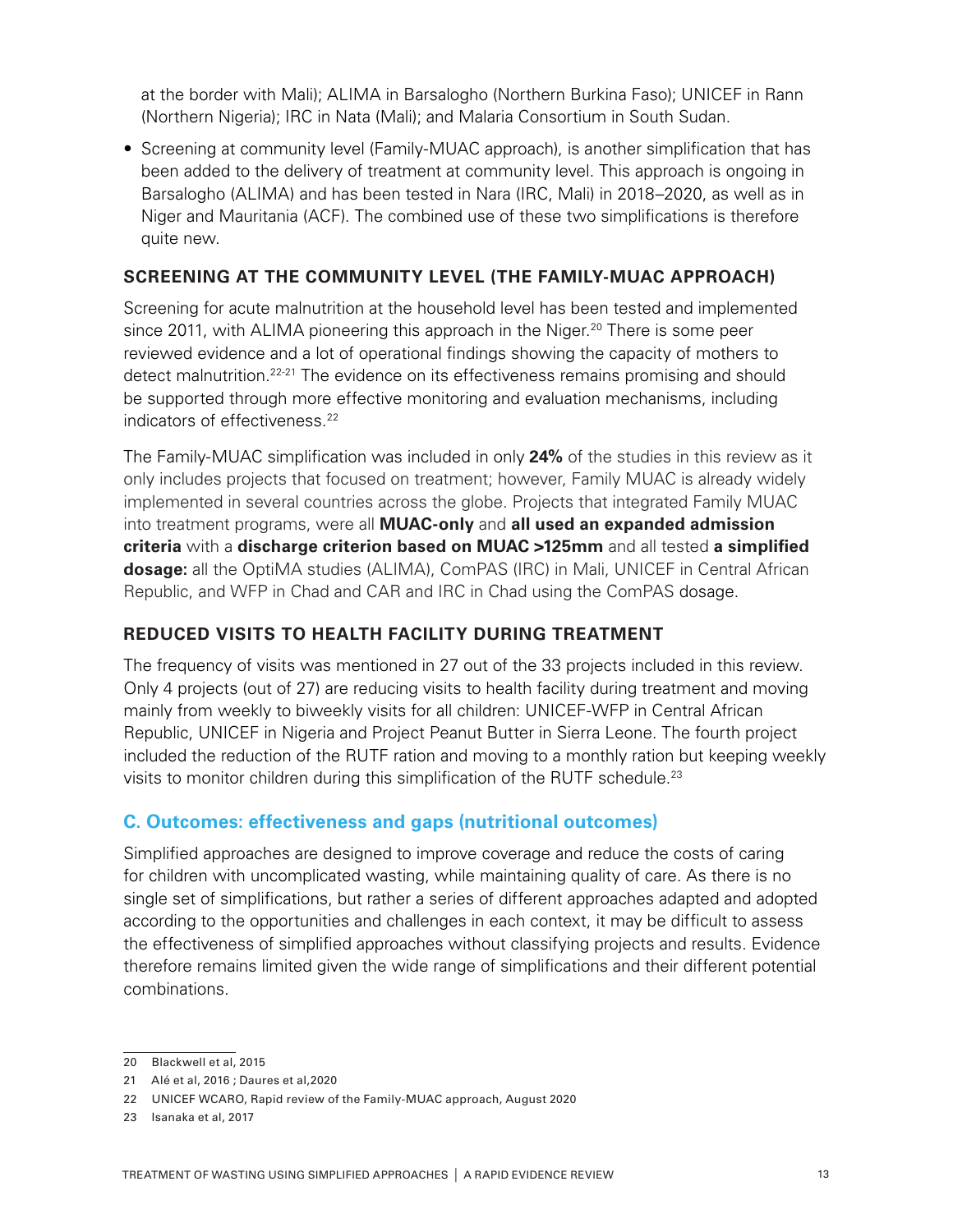### *1. Nutritional outcomes (recovery, non-response, defaulting, death) for protocols including a modified dosage*

These projects usually include different sets of other simplifications, mainly: MUAC-only admission (17/22), expanded admission criteria (15/22) and using the same product for treatment of children with MAM and SAM (15/22). Eight projects include Family-MUAC and four include the delivery of treatment at community level. Nutritional outcomes associated with these five main modified dosages are presented below, in Table 2 & 3.

|                                                         |                                                                                  |                                 | RECOVERY (>75%)             |                               | DECEASED (<10%)       |             |                                | DEFAULTED (<15%)                |                            | NON-RESPONDERS         |                                                                |                            |                        |
|---------------------------------------------------------|----------------------------------------------------------------------------------|---------------------------------|-----------------------------|-------------------------------|-----------------------|-------------|--------------------------------|---------------------------------|----------------------------|------------------------|----------------------------------------------------------------|----------------------------|------------------------|
| Research<br>Projects                                    | <b>DOSAGE</b>                                                                    | <b>MUAC</b><br>115 or<br>oedema | <b>MUAC</b><br>115-119      | <b>MUAC</b><br>120-124 115 or | <b>MUAC</b><br>oedema | <b>MUAC</b> | <b>MUAC</b><br>115-119 120-124 | <b>MUAC</b><br>115 or<br>oedema | <b>MUAC</b><br>$115 - 119$ | <b>MUAC</b><br>120-124 | <b>MUAC</b><br>115 or<br>oedema                                | <b>MUAC</b><br>$115 - 119$ | <b>MUAC</b><br>120-124 |
| OptiMAYako_<br><b>Burkina Faso</b>                      | OptiMA Dosage 70.4%                                                              |                                 | 84.1%                       | 91.4%                         | 1.5%                  | 0.6%        | 0.1%                           | 9.3%                            | 5.5%                       | 3.2%                   | 10.6%                                                          | 4.3%                       | 1.2%                   |
| OptiMA<br>Mirriah_Study<br>«OptiMA vie<br>reelle»_Niger | OptiMA Dosage 57.6%                                                              |                                 | 87.1%                       | 92.6%                         | $1.0\%$               | 1.5%        | 0%                             | 6.9%                            | 4.8%                       | 3.1%                   | 34.1%                                                          | 6.6%                       | 3.7%                   |
|                                                         |                                                                                  |                                 |                             |                               |                       |             |                                |                                 |                            |                        |                                                                |                            |                        |
| ComPAS South ComPAS<br>Sudan-Kenya                      | Dosage                                                                           | 41.6%<br><b>VS</b><br>37.8%     | 86.4% vs 85.1% 1.8% vs 1.8% |                               |                       |             |                                |                                 |                            |                        | 21.9% vs 24.7%<br>(non-inferiority to stan-<br>dard protocol.) |                            |                        |
|                                                         |                                                                                  |                                 |                             |                               |                       |             |                                |                                 |                            |                        |                                                                |                            |                        |
| ACF_Myanmar                                             | Standard<br>protocol (SAM)<br>for children<br>>65cm, 1 sachet/<br>child/day MAM) | $90.2\%$ <sup>2</sup>           |                             |                               | 0%                    |             |                                | 2%                              |                            |                        | 0.9%                                                           |                            |                        |
|                                                         |                                                                                  | 52.7% vs 55.4% <sup>3</sup>     | Luging Cabora coloula       |                               |                       |             |                                |                                 |                            |                        |                                                                |                            |                        |

| <b>Table 2.</b> Modified dosage and nutritional outcomes from Research Trials |  |  |  |
|-------------------------------------------------------------------------------|--|--|--|

| ACF_Myanmar                                                | protocol (SAM)<br>for children<br>>65cm, 1 sachet/<br>child/day MAM) | $90.2\%$ <sup>2</sup>                                                                                                                                 | $0\%$              | 2%             | 0.9%           |
|------------------------------------------------------------|----------------------------------------------------------------------|-------------------------------------------------------------------------------------------------------------------------------------------------------|--------------------|----------------|----------------|
| <b>ACF MANGO</b><br><b>Burkina Faso</b>                    | <b>MANGO</b><br>dosage for<br><b>SAM</b> children                    | 52.7% vs 55.4% <sup>3</sup><br>(using Sphere calcula-<br>tion standard: 68% vs<br>72%; non-inferiority to<br>standard protocol for all<br>indicators) | $0.3\%$ vs $0.3\%$ | 12.2 vs 8.5%   | 12.7 vs 12.5 % |
|                                                            |                                                                      |                                                                                                                                                       |                    |                |                |
| <b>Project Peanut</b><br><b>Butter Sierra</b><br>المحمد ال | <b>Project Peanut</b><br><b>Buter Dosage</b>                         | 83% (not specified by<br>MUAC category)                                                                                                               | $3.8\%$ (same)     | $8.2\%$ (same) | $5.3\%$ (same) |

1 -3 Children with SAM defined by MUAC <115mm or WHZ <-3

2 Children with SAM defined by MUAC <110 mm or WHZ <−3

Leone<sup>-</sup>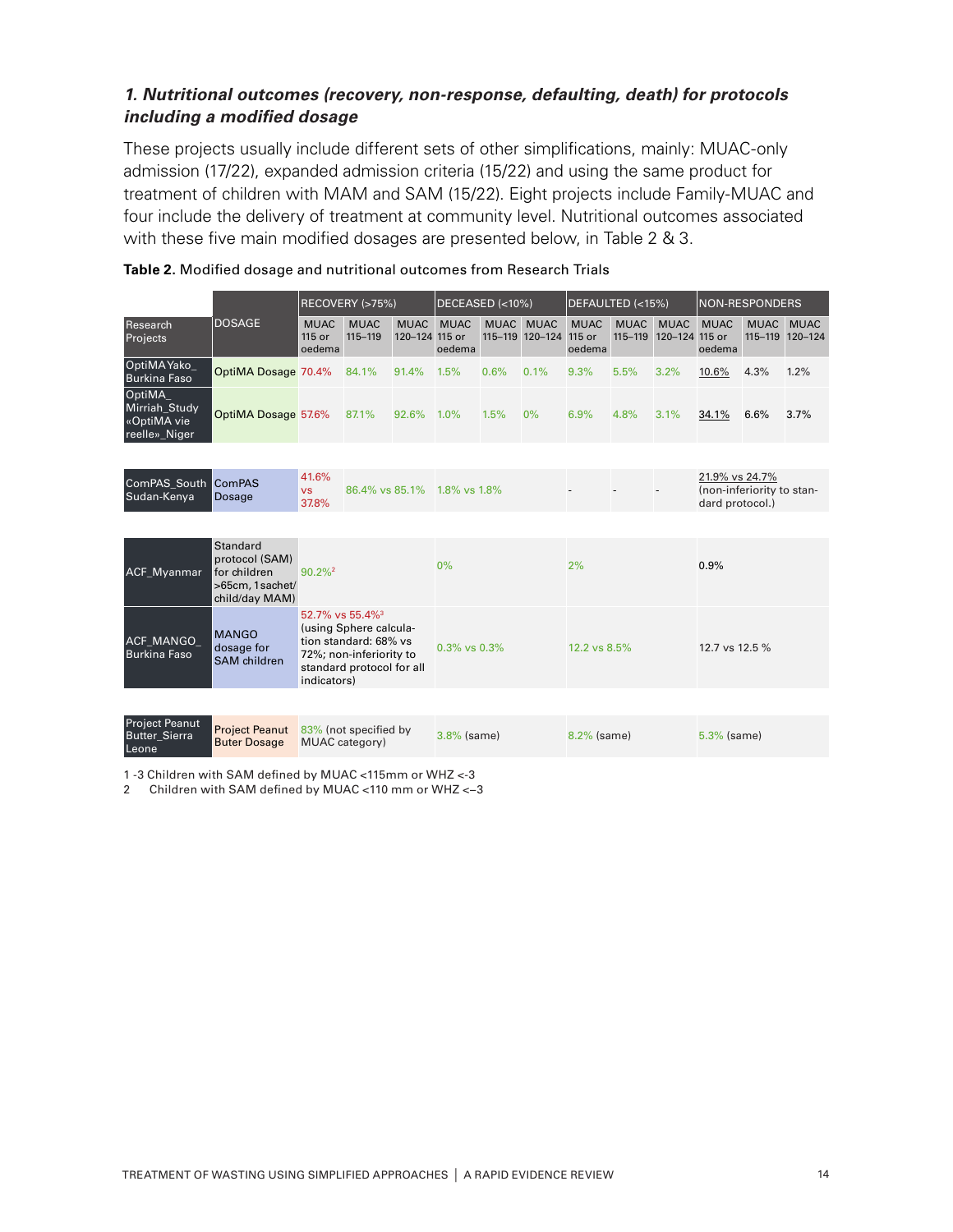| <b>OPERATIONAL</b><br><b>IMPLEMENTATION</b><br>MUAC 115 or edema |                         | <b>RECOVERY</b>         |                             | <b>DECEASED</b>         |                             | <b>DEFAULTED</b>        |                             | <b>NON-RESPONDERS</b>   |                          |
|------------------------------------------------------------------|-------------------------|-------------------------|-----------------------------|-------------------------|-----------------------------|-------------------------|-----------------------------|-------------------------|--------------------------|
|                                                                  |                         | <b>MUAC 115-</b><br>124 | <b>MUAC 115</b><br>or edema | <b>MUAC 115-</b><br>124 | <b>MUAC 115</b><br>or edema | <b>MUAC 115-</b><br>124 | <b>MUAC 115</b><br>or edema | <b>MUAC 115-</b><br>124 |                          |
| ComPAS<br>Mali                                                   | <b>ComPAS</b><br>Dosage | 94%                     | 98%                         | 0%                      | 0%                          | 6%                      | 2%                          | 0.08%                   | 0%                       |
| ComPAS<br>Somalia                                                | <b>ComPAS</b><br>Dosage | 98%1                    | (SAM<br>only)               | $0\%$                   |                             | 1%                      |                             | $0\%$                   | $\overline{\phantom{a}}$ |
| <b>UNICEF</b><br>Nigeria                                         | <b>ComPAS</b><br>Dosage | 90%                     | 95.9%                       | 0.30%                   | 0.20%                       | 6%                      | 2.50%                       | 3.70%                   | 1.4%                     |

#### **Table 3.** Modified dosage and nutritional outcomes from Operational Implementation

These tables show that nutritional outcomes for protocols including a modified dosage are usually less satisfactory for children admitted with MUAC under 115. Results for children with MAM are always far above Sphere standards. When looking at the results from operational implementation however, results for these children appear acceptable.

Recent results from ComPAS in Kenya and South Sudan showed non-compliant results with Sphere standards, but these results are not inferior to the standard protocol. High rates of non-response<sup>24</sup> have been registered for this project, but these numbers are still non-inferior to standard protocol, which can mean that these high rates of non-response are not due to the dosage/protocol.

Regarding projects with a modified dosage targeting all children (ComPAS, OptiMA), although the overall strategy is very satisfying for children with MUAC 115–124mm, children with SAM have low rates of recovery (OptiMA Yako, OptiMA Mirriah, ComPAS South Sudan-Kenya).

#### **What are the characteristics of children with the lowest recovery rates?**

**Low recovery rates** were identified in the Niger and Burkina Faso for children admitted with MUAC <115mm or oedema (57.6% in Mirriah and 70.4% in Yako). These rates can be explained by **high non-response rates** (34.1% in Mirriah and 10.6% in Yako) and high defaulter rates (6.9% in Mirriah and 9.3% in Yako and). Non-responders share the following characteristics:

- **Children who are severely wasted (WHZ<-3Z) and those with MUAC <115 mm** have the highest non-response rates (40% in Mirriah; 12.5% in Yako) and the lowest recovery rates (51.6% in Mirriah and 64.3% in Yako).
- The highest mortality rate was observed in Yako (1.7%) for severely wasted children with MUAC <115 mm.
- **Most non-respondents are stunted**: 92.1% of non-responding children with SAM (MUAC <115 mm) are stunted (Height for age <-2Z) in Mirriah while stunting in Yako is highly prevalent among severely wasted children and those with MUAC <115 mm (57.9%).

In Kenya and South Sudan (ComPAS protocol), low recovery rates for children admitted with MUAC <115mm or oedema is a similar issue as only **41.6%** of children in this category

<sup>24</sup> Non-response = 10 weeks after inclusion for MUAC 115mm and 12 weeks for MUAC 115-124mm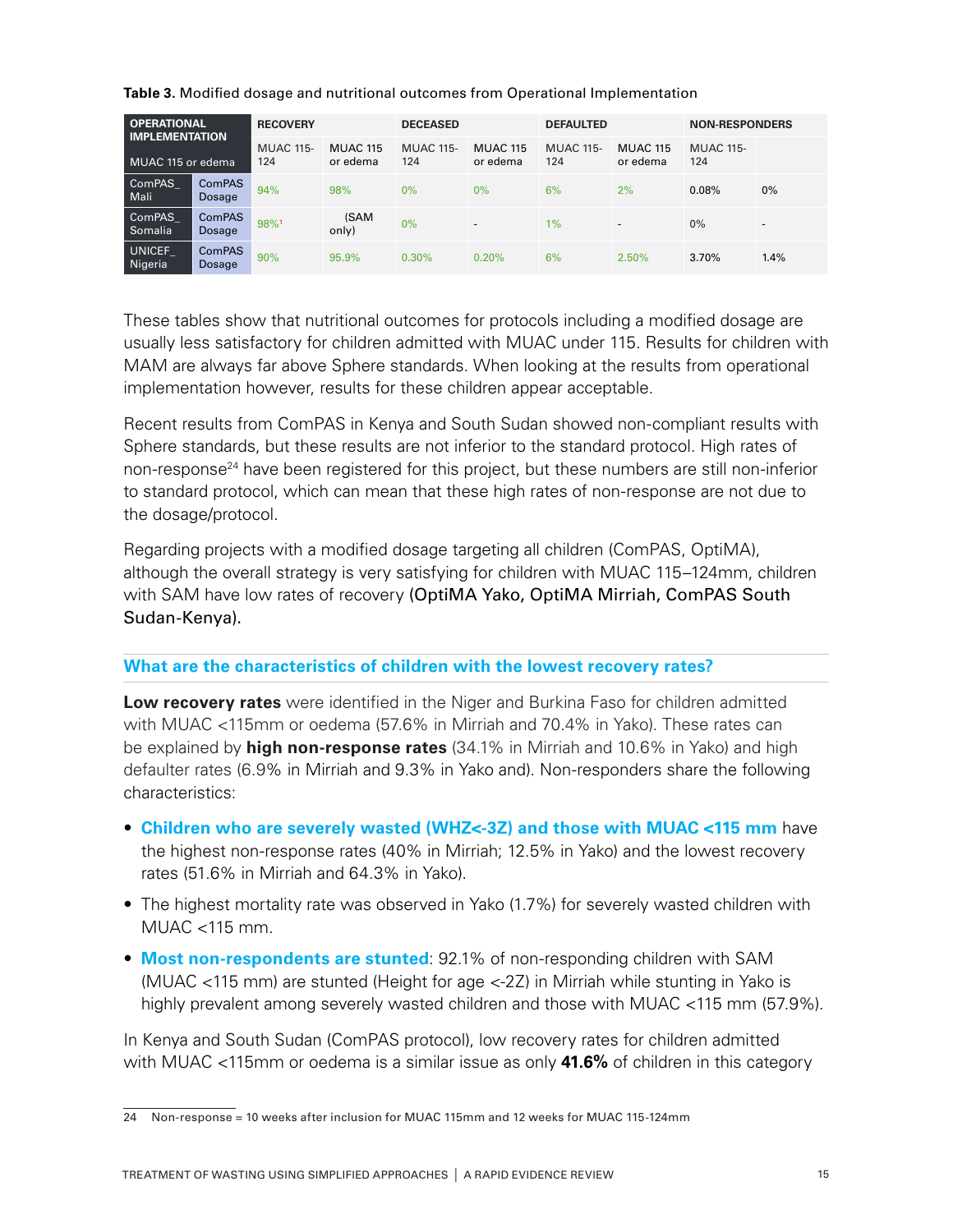recovered. Among children with SAM or MAM, there is a high rate of defaulting (33.8% for SAM; 21.3% for MAM)

#### **Are non-response rates/low recovery rates related to the use of a modified dosage?**

Regarding the ComPAS study in Kenya and South Sudan, it is important to mention that the low recovery rates for children admitted with MUAC< 115 mm **are non-inferior to standard protocol** (41.6% combined/simplified protocol *vs* 37.8% standard protocol). This means that low recovery rates observed with the two protocols may not be explained by the different protocols/dosage but by other factors affecting the recovery of children with SAM (MUAC  $<$ 115 mm), regardless of the treatment used.<sup>25</sup>

Regarding the OptiMA's studies, it seems that children with MUAC <115mm and severe wasting (WHZ<-3Z) are more likely to be non-responders. In this study, there was no comparison with the standard protocol, but authors (Daures et al, 2020) mentioned that previous studies described a correlation between shorter length and treatment non-response rate.<sup>26</sup>-<sup>27</sup> This indicates that non-response may be related to factors other than the use of a simplified protocol/dosage and suggests "that severely wasted and stunted children may require other interventions over a longer time period to improve growth trajectory."<sup>28</sup> On the contrary, the two variables that explain most of the recovery of children in this study in Yako were: children whose mothers were alive and children living within 10 km of the health centre.28

While recovery for children with MUAC <115 mm is challenging, ALIMA noted that of the non-responders in this category in Mirriah, Niger, most exited with a WHZ>-2 and/or +10 mm MUAC gain. If these criteria had been used the rather than MUAC >125mm, recovery rates would have gone from 57.6% to 85% for children admitted at MUAC <115 mm.29

In Mirriah, Niger, ALIMA conducted a follow up case control study among non-responders and those who achieved recovery and found that in younger children (6-9 months), the severity of malnutrition at admission, especially severe stunting, and hospitalization during treatment were factors associated with non-response. Five to eight months after discharge, 58% of non-responders were still malnourished and 32% of the control group (i.e. those who had recovered) had a MUAC <125 mm. Additional research is needed on non-responders in order to understand predictive factors as well as the mid- and longer-term outcomes of children who do not meet the criteria for recovery during a course of malnutrition treatment.

Lastly, while comparing the outcome of these simplified protocols with other MUAC-based programmes that do not include a modified dosage, lower recovery rates for children with SAM have also been observed, ranging from 57.4%<sup>30</sup> to 63%<sup>31</sup> in India to 63.4% in Malawi.<sup>32</sup>

28 Daures, et al, 2020

31 Vibhavari et al, 2016

<sup>25</sup> Bailey et al, 2020.

<sup>26</sup> Binns et al, 2015

<sup>27</sup> Khara et al, 2018

<sup>29</sup> ALIMA. Rapport d'activité de l'Etude OptiMA vie réelle, Mars 2020, District de Mirriah, Région de Zinder, Niger, 22 juillet 2019 au 21 janvier 2020

<sup>30</sup> Burza et al, 2015

<sup>32</sup> Binns et al, 2016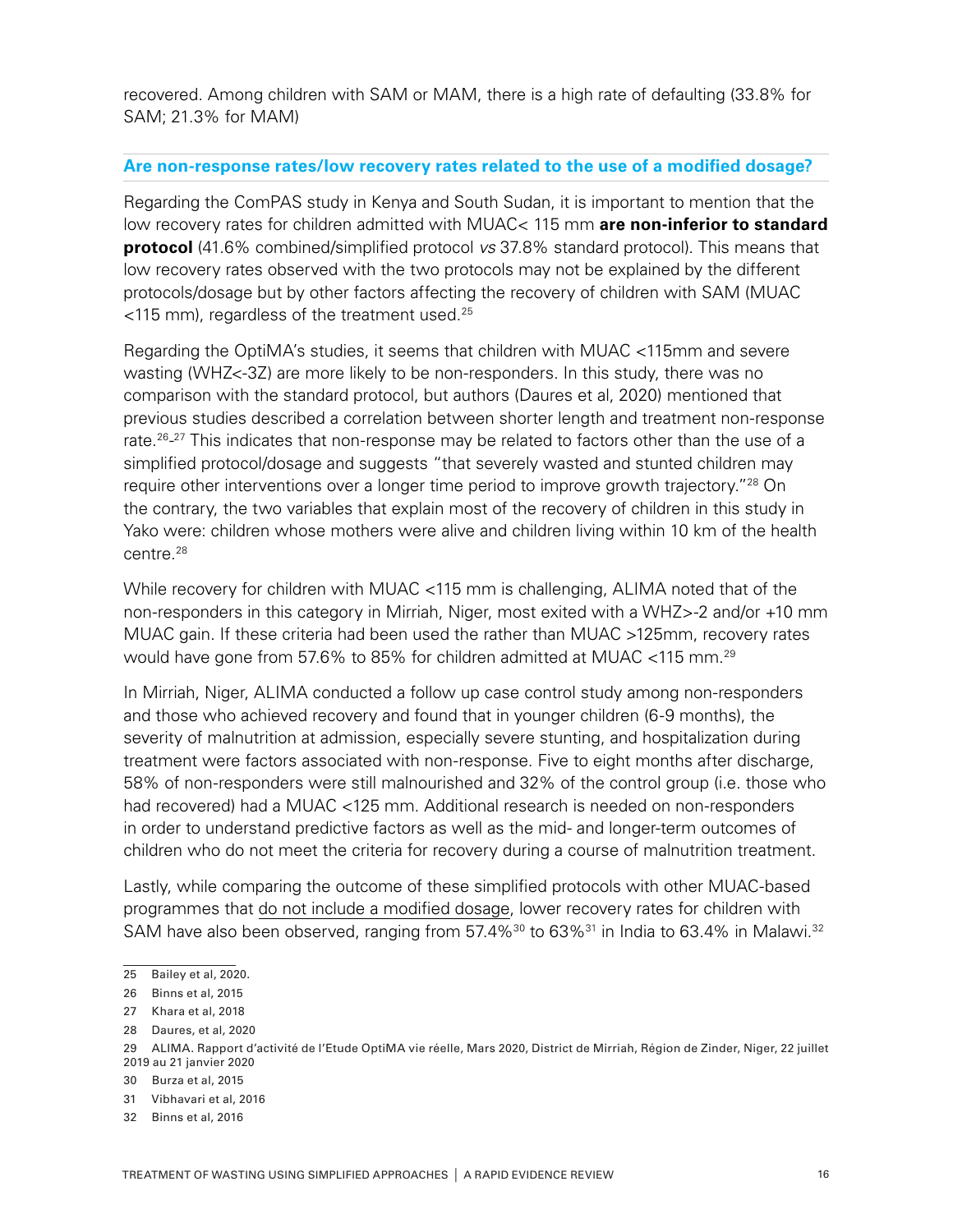Daures et al state that this range of reported recovery rates under Sphere standards with and without RUTF dose reduction suggests that recovery for this category is challenging.<sup>28</sup>

## *2. Nutritional outcomes (recovery, non-response, defaulting, death) for MUAC-only based admission*

Among the 33 projects reviewed, 23 (70%) were MUAC-only projects. These projects are not only MUAC-based but also include other simplifications, such as expanded admission criteria (8) and/or use of the same product (7) and/or a modified dosage (7) and/or offering delivery of treatment for acute malnutrition by CHWs (6) and/or implementing screening at the household level with a Family-MUAC component (3).

#### **Among these 23 simplified approaches projects, 11 documented results in terms of nutritional outcomes (see Table 4).**

|                                                                                                                                                     | RECOVERY (>75%)                                                                                                                                                   |                        |                        | DECEASED (<10%)                             |                        | DEFAULTED (<15%)       |                                             |                               | <b>NON-RESPONDERS</b>  |                                              |                        |                               |
|-----------------------------------------------------------------------------------------------------------------------------------------------------|-------------------------------------------------------------------------------------------------------------------------------------------------------------------|------------------------|------------------------|---------------------------------------------|------------------------|------------------------|---------------------------------------------|-------------------------------|------------------------|----------------------------------------------|------------------------|-------------------------------|
|                                                                                                                                                     | <b>MUAC 115</b><br>or oedema<br>(or MUAC<br>$110mm1$ )                                                                                                            | <b>MUAC</b><br>115-119 | <b>MUAC</b><br>120-124 | <b>MUAC</b><br>115 or<br>edema <sup>1</sup> | <b>MUAC</b><br>115-119 | <b>MUAC</b><br>120-124 | <b>MUAC</b><br>115 or<br>edema <sup>1</sup> | <b>MUAC</b><br>$115 -$<br>119 | <b>MUAC</b><br>120-124 | <b>MUAC</b><br>115 or<br>oedema <sup>1</sup> | <b>MUAC</b><br>115-119 | <b>MUAC</b><br>$120 -$<br>124 |
| The optimizing treatment<br>for acute MAInutrition<br>(OptiMA)_Yako_Burkina<br>Faso                                                                 | 70.4%                                                                                                                                                             | 84.1%                  | 91.4%                  | 1.5%                                        | 0.6%                   | 0.1%                   | 9.3%                                        | 5.5%                          | 3.2%                   | 10.6%                                        | 4.3%                   | 1.2%                          |
| The optimizing treatment<br>for acute MAInutrition<br>(OptiMA)_Mirriah_Etude<br>«OptiMA vie reelle»_<br>Niger                                       | 57.6%                                                                                                                                                             | 87.1%                  | 92.6%                  | 1.0%                                        | 1.5%                   | 0%                     | 6.9%                                        | 4.8%                          | 3.1%                   | 34.1%                                        | 6.6%                   | 3.7%                          |
| Project Peanut Butter_<br>Sierra Leone                                                                                                              | 83%<br>category)                                                                                                                                                  | (not specified by MUAC |                        |                                             | 3.8% (same)            |                        | 8.2% (same)                                 |                               |                        | 5.3% (same)                                  |                        |                               |
| ComPAS Mali                                                                                                                                         | 94%                                                                                                                                                               | 98%                    |                        | $0\%$                                       | 0%                     |                        | 6%                                          | 2%                            |                        | 0.08%                                        | 0%                     |                               |
| <b>ComPAS (Combined</b><br>protocol for acute<br>malnutrition) _Stage<br>2_South Sudan-Kenya                                                        | 41.6% vs<br>37.8%                                                                                                                                                 | 86.4% vs 85.1%         |                        | 1.8% vs 1.8%                                |                        |                        |                                             |                               | 21.9% vs 24.7%         |                                              |                        |                               |
| Simplified approach<br>for the management<br>of acute malnutrition<br>in Rann, Borno State_<br>Nigeria                                              | 90%                                                                                                                                                               | 95.9%                  |                        | 0.30%                                       | 0.20%                  |                        | 6%                                          | 2.50%                         |                        | 3.70%                                        | 1.40%                  |                               |
| Use of RUTF based<br>on community case<br>management model_<br>Angola                                                                               | 93.8%                                                                                                                                                             | 96.70%                 |                        | 1%                                          | 0.20%                  |                        | 4.8%                                        | 2.90%                         |                        | 0.30%                                        | 0.20%                  |                               |
| Community case<br>management of severe<br>acute malnutrition in<br>southern Bangladesh                                                              | 91.60% <sup>1</sup>                                                                                                                                               | SAM only               |                        | 0.10%                                       |                        |                        | 7.50%                                       |                               |                        | 0.60%                                        |                        |                               |
| <b>CMAM</b> in Ethiopia                                                                                                                             | 82.10% <sup>2</sup>                                                                                                                                               | SAM only               |                        | 0.70%                                       |                        |                        | 5.0%                                        |                               |                        |                                              |                        |                               |
| Integrating severe<br>acute malnutrition<br>into the management<br>of childhood diseases<br>at community level in<br>South Sudan                    | 89%                                                                                                                                                               | SAM only               |                        | 1.0%                                        |                        |                        | 6.0%                                        |                               |                        |                                              |                        |                               |
| Simplified approaches to<br>treat acute malnutrition:<br>Insights and reflections<br>from MSF and lessons<br>from projects in north<br>east Nigeria | No data shared but the paper states that programme outcomes remained within MSF thresholds and Sphere<br>minimum standards throughout their use in 2016 and 2017. |                        |                        |                                             |                        |                        |                                             |                               |                        |                                              |                        |                               |

**Table 4.** MUAC-only based simplified approaches including nutritional outcomes (n=11)

1-2 Children with SAM defined by MUAC <110 mm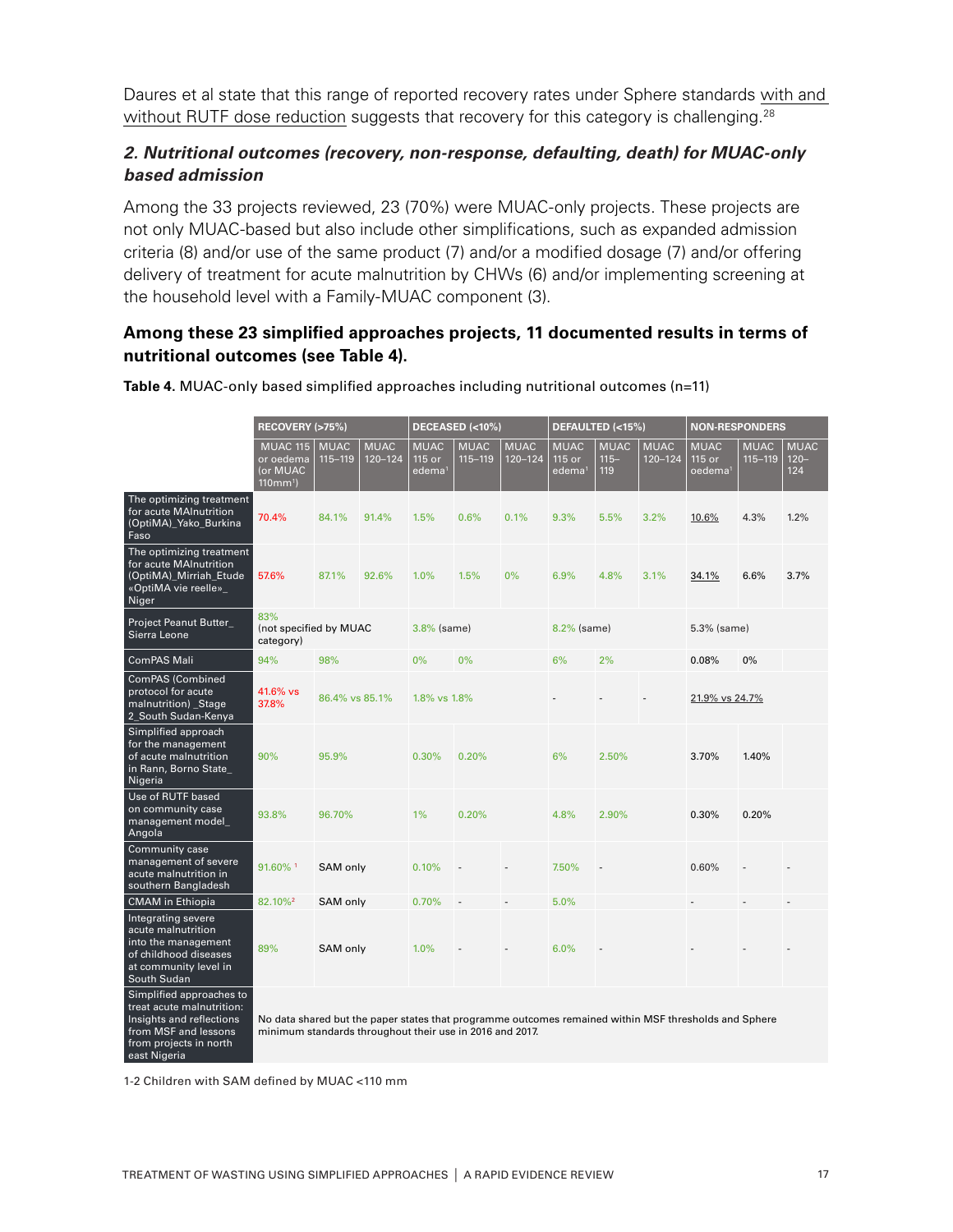**The little evidence available shows that these MUAC-based approaches have satisfactory nutritional outcomes for children overall. However, recovery outcomes are less acceptable for children admitted with MUAC <115mm or oedema.** 

Recent published results (2020) from OptiMA in the Niger and Burkina Faso and from ComPAS in Kenya and South Sudan show that recovery does not meet Sphere standards for severely malnourished children. While Sphere standards were not met for these children in Kenya and South Sudan, the simplified approach did not result in worse recovery rates than the standard protocol (41.6% versus 37.8% respectively). The outcomes of both protocols fall far behind the optimal rate of recovery of 75%. Other standard programme indicators (death rate and defaulted rate) are aligned with Sphere standards (respectively <10%and <15%), even if the defaulted rate is a bit higher for children with SAM. Death rates are low at under 1.5% for all categories of children, except for the Project Peanut Butter in Sierra Leone, which had a death rate of 3.8%.

## *3. Nutritional outcomes (recovery, non-response, defaulting, death) for protocols including delivery of treatment for acute malnutrition at community level (CHW approach)*

A review of operational projects (2005–2018) in delivering SAM treatment through community health platforms shows that nutritional outcomes, including recovery and defaulter rates, can be improved compared with standard CMAM programmes.<sup>33</sup> This review also found that the CHW model had a positive impact on treatment coverage and improved the cost-effectiveness of the approach, reducing time and money needed for the treatment at the household level.

This current review focuses on nutritional outcomes related to this approach from 2009 to 2020.

Of the 33 projects review, 15 (45%) included the delivery of treatment for acute malnutrition at the community level (Table 5).

<sup>33</sup> López-Ejeda et al, 2019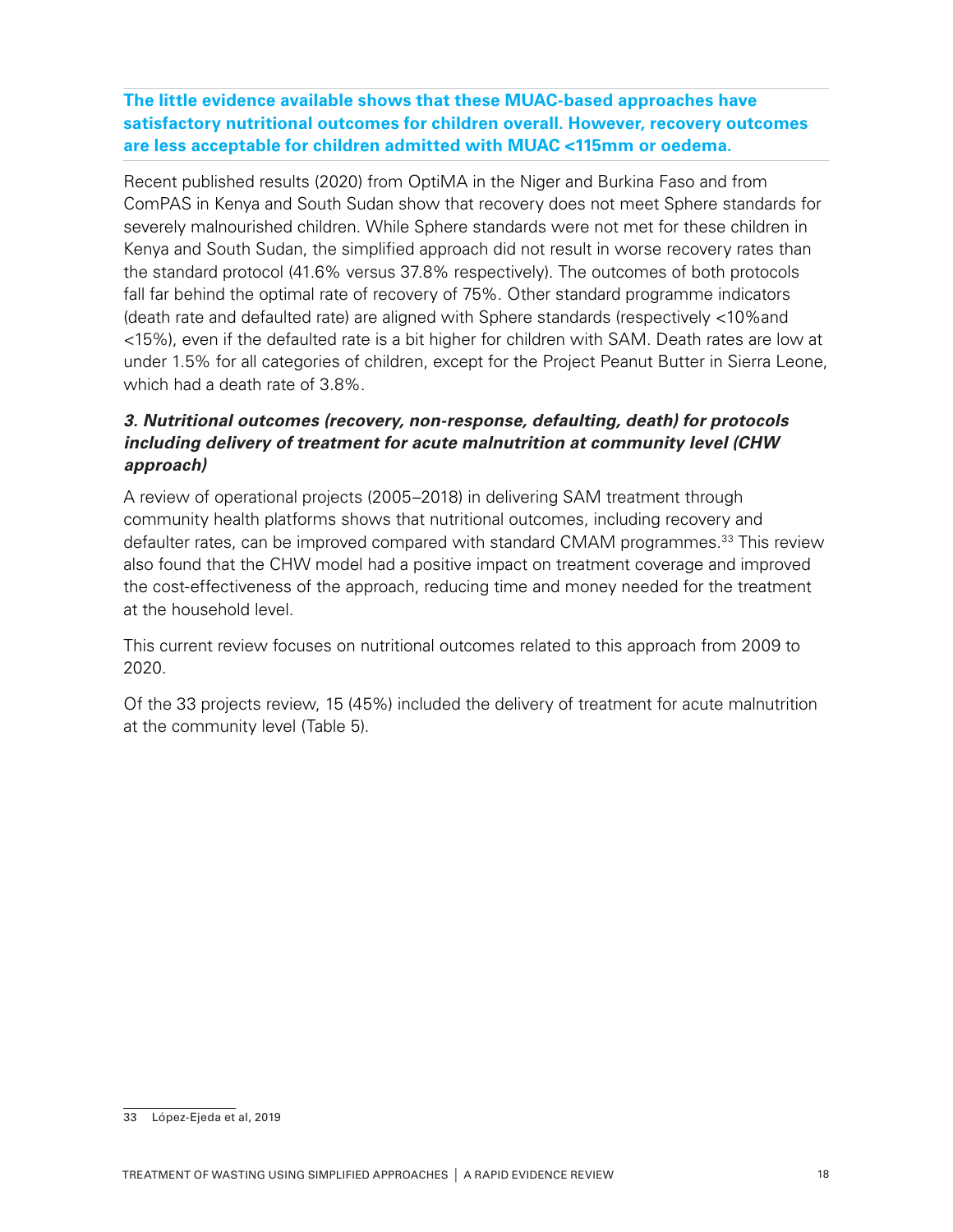#### **Table 5.** Nutritional outcomes associated with CHW approaches

|                                                                                                                                                                                       | RECOVERY (>75%)                                                                  |                                                                                  | DECEASED (<10%)                                                                  |                                                                                  | DEFAULTED (<15%)                                                                 |                                                                                  | <b>NON-RESPONDERS</b>                                                            |                                                                                  |
|---------------------------------------------------------------------------------------------------------------------------------------------------------------------------------------|----------------------------------------------------------------------------------|----------------------------------------------------------------------------------|----------------------------------------------------------------------------------|----------------------------------------------------------------------------------|----------------------------------------------------------------------------------|----------------------------------------------------------------------------------|----------------------------------------------------------------------------------|----------------------------------------------------------------------------------|
| <b>SIMPLIFIED APPROACHES</b>                                                                                                                                                          | Children<br>with SAM<br>(MUAC-<br>based or<br>standard<br>admission<br>criteria) | Children<br>with MAM<br>(MUAC-<br>based or<br>standard<br>admission<br>criteria) | Children<br>with SAM<br>(MUAC-<br>based or<br>standard<br>admission<br>criteria) | Children<br>with MAM<br>(MUAC-<br>based or<br>standard<br>admission<br>criteria) | Children<br>with SAM<br>(MUAC-<br>based or<br>standard<br>admission<br>criteria) | Children<br>with MAM<br>(MUAC-<br>based or<br>standard<br>admission<br>criteria) | Children<br>with SAM<br>(MUAC-<br>based or<br>standard<br>admission<br>criteria) | Children<br>with MAM<br>(MUAC-<br>based or<br>standard<br>admission<br>criteria) |
| OptiMA_Barsalogho_Burkina Faso_ALIMA                                                                                                                                                  | Ongoing                                                                          |                                                                                  |                                                                                  | Ongoing                                                                          |                                                                                  | Ongoing                                                                          | Ongoing                                                                          |                                                                                  |
| Effectiveness, cost-effectiveness and<br>coverage of SAM treatment delivered<br>by CHWs using a modified protocol in<br>emergency contexts in Mali (Gao) and the<br>Niger (N'Guigmi). | Ongoing                                                                          |                                                                                  | Ongoing                                                                          |                                                                                  |                                                                                  | Ongoing                                                                          | Ongoing                                                                          |                                                                                  |
| ComPAS Mali_Nara_IRC                                                                                                                                                                  | 94%1                                                                             | 98%                                                                              | 0%                                                                               | 0%                                                                               | 6%                                                                               | 2%                                                                               | 0.08%                                                                            | 0%                                                                               |
| Simplified approach for the management<br>of acute malnutrition in Rann, Borno<br><b>State UNICEF</b>                                                                                 | 90%*2                                                                            | 95.9%                                                                            | 0.30%                                                                            | 0.20%                                                                            | 6%                                                                               | 2.50%                                                                            | 3.70%                                                                            | 1.40%                                                                            |
| Innovative approach of integrating and<br>simplifying SAM and<br>MAM management through CHWs_Mali_<br><b>Kayes ACF</b>                                                                | 79.2% <sup>3</sup>                                                               |                                                                                  | 0.2%                                                                             |                                                                                  | 6.3%                                                                             |                                                                                  |                                                                                  |                                                                                  |
| Innovative approach of integrating and<br>simplifying SAM and<br>MAM management through CHWs_<br>Pakistan ACF                                                                         | 76.0% <sup>4</sup>                                                               |                                                                                  | $0.2%$ vs<br>0.5%                                                                |                                                                                  | 3.8% vs<br>2.5%                                                                  |                                                                                  | 20% vs<br>14%                                                                    |                                                                                  |
| Increased coverage of management of<br>severe acute malnutrition through the<br>support of CHWs in the Niger_ACF                                                                      |                                                                                  | 77.4% vs 71.9% <sup>5</sup><br>(to be confirmed with<br>final results)           |                                                                                  |                                                                                  | 7.6% vs<br>10.2%                                                                 |                                                                                  | 7.6% vs<br>5.7%                                                                  |                                                                                  |
| Increased coverage of management of<br>severe acute malnutrition through the<br>support of CHWs in Mauritanie ACF                                                                     | be confirmed with<br>final results)                                              | 76.5% vs 82.3%. <sup>6</sup> (to                                                 | 0% vs 0%                                                                         |                                                                                  | $3.6%$ vs<br>3.8%                                                                | L.                                                                               | 0% vs 0%                                                                         |                                                                                  |
| Use of RUTF based on a community case<br>management model_Angola_World Vision                                                                                                         | 93.8%7                                                                           | 96.70%                                                                           | 1%                                                                               | 0.20%                                                                            | 4.8%                                                                             | 2.90%                                                                            | 0.30%                                                                            | 0.20%                                                                            |
| Community case management of severe<br>acute malnutrition in southern<br>Bangladesh SCI                                                                                               | 91.90%8                                                                          |                                                                                  | 0.10%                                                                            |                                                                                  | 7.50%                                                                            |                                                                                  | 0.60%                                                                            |                                                                                  |
| <b>CMAM in Ethiopia_UNICEF</b>                                                                                                                                                        | 82.10% <sup>9</sup>                                                              | $\overline{\phantom{a}}$                                                         | 0.70%                                                                            | ÷,                                                                               | 5.0%                                                                             | $\overline{a}$                                                                   |                                                                                  |                                                                                  |
| Community-based management of severe<br>malnutrition in children under five in the<br>Melghat tribal area, central India MAHAN                                                        | 63.0%10                                                                          |                                                                                  | 2.0%                                                                             |                                                                                  |                                                                                  |                                                                                  |                                                                                  |                                                                                  |
| The use of home-based therapy with<br>RUTF to treat malnutrition in a rural area<br>during a food crisis_Malawi_Wash.Univ.                                                            | 93.70% <sup>11</sup>                                                             |                                                                                  | 0.90%                                                                            |                                                                                  | 3.6%                                                                             |                                                                                  |                                                                                  |                                                                                  |
| Integrating severe acute malnutrition into<br>the management of childhood diseases at<br>community level in South Sudan Malaria<br>Consortium                                         | 89%12                                                                            |                                                                                  | 1.0%                                                                             |                                                                                  | 6.0%                                                                             |                                                                                  |                                                                                  |                                                                                  |
| Innovative approach of integrating and<br>simplifying SAM and<br>MAM management through CHWs_<br>Consortium Kenya                                                                     | No results                                                                       |                                                                                  | No results                                                                       |                                                                                  | No results                                                                       |                                                                                  | No results                                                                       |                                                                                  |

\* In Nigeria, CHWs only treated children with MAM with a ComPAS dosage, whereas children with SAM were treated at the health centre level, while also receiving a modified dosage (ComPAS).

1-2-7-12 Children with SAM defined by MUAC-115mm

3-4-5-6 Children with SAM defined by MUAC <115 mm; Bilateral oedema or WHZ <−3 Z-score

8-9 Children with SAM defined by MUAC <110 mm

10 SAM defined by WHZ or WAZ < −3 Z-score

11 WHZ with ancient reference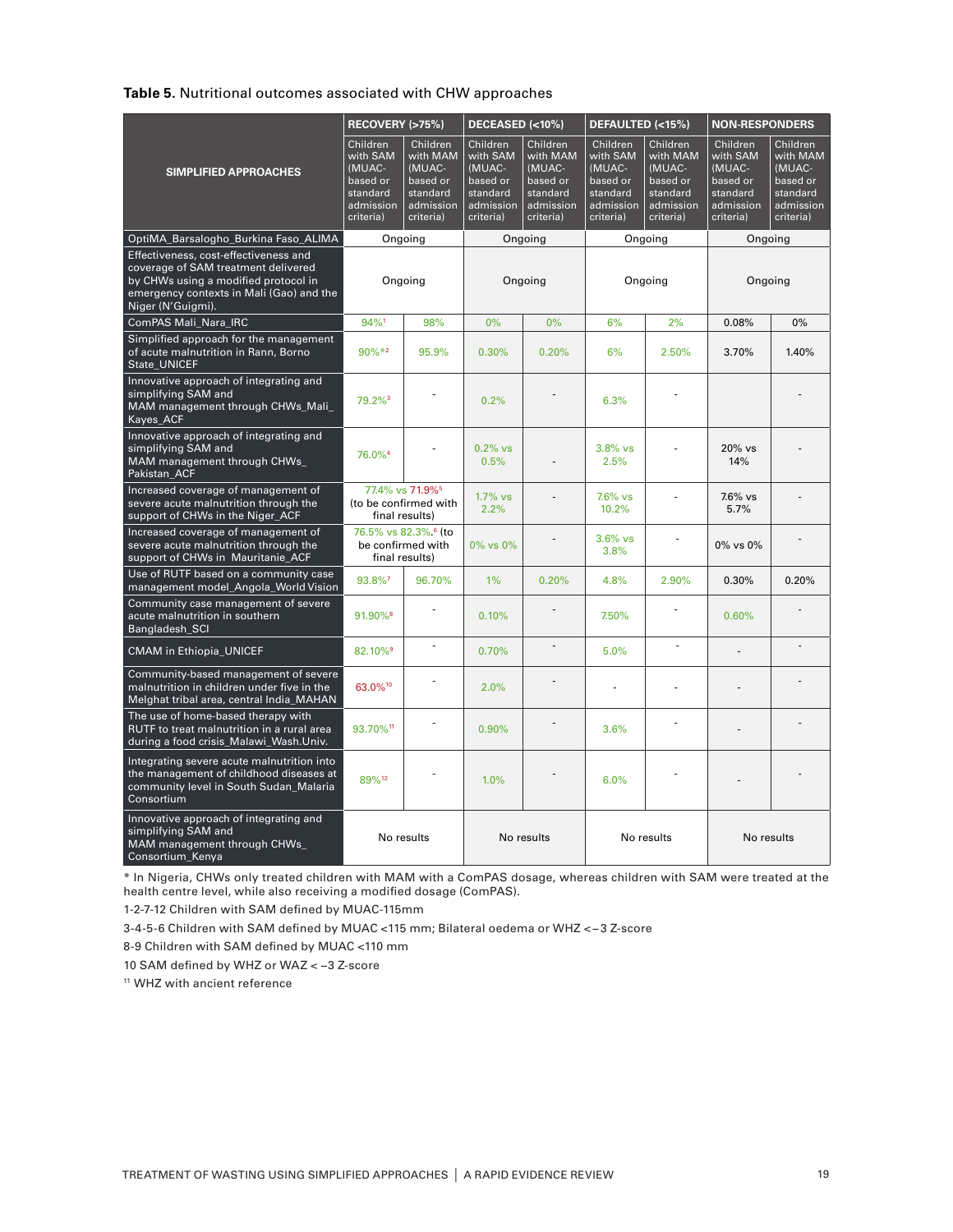Table 5 shows **very satisfactory results for the approach in terms of nutritional outcomes for children with SAM** (defined by MUAC <115 mm or oedema or defined by MUAC <115 mm or WHZ < −3 Z-score or bilateral pitting oedema). Aside from the study conducted in India,<sup>34</sup> recovery rates were all above Sphere standards and frequently exceeded 90% cure rates for children with SAM.

When admission criteria are expanded for children with MAM (ComPAS in Mali, UNICEF in Nigeria and World Vision in Angola), recovery exceeds 95%.

#### **How can these good recovery rates be explained?**

Compared with the nutritional outcomes of other simplified protocols, **recovery rates for children with SAM treated by CHWs are better and defaulter rates are low**. This may be because with community level care, caregivers do not have to go to the health centres, far away from their villages. Therefore, this approach tends to overcome the main barrier of access to SAM treatment.<sup>35</sup> Indeed, proximity to treatment has previously been identified as a factor influencing recovery.<sup>40-36</sup> Some coverage outcomes also suggest that using CHWs to treat SAM can lead to improved access to treatment.<sup>37</sup>

Moreover, as stated in the first review of this approach (Lopez-Ejeda et al, 2019): most of these interventions have reported 'early detection' (enrollment of children with MUAC and/or weight-for-height just below the admission criteria) and a potential reduction in complications and mortality. The general health of children at admission (and the presence of comorbidities: diarrhoea, anaemia, chronic conditions) have been proven to influence the recovery process.38-39-40

There are high non-response rates and low recovery rates observed for children with SAM admitted with MUAC <115mm in simplified protocols that do not include a CHW approach. Considering that non-response is probably linked to other contextual factors (such as comorbidities) and that defaulter rates can be impacted by distance to health centres, the difference observed in recovery rates could be explained by proximity (see above). It may also be influenced by the fact that CHWs are treating both acute malnutrition and the most common diseases affecting children in the community, meaning that the treatment of these other diseases may positively affect recovery from SAM and decrease non-response rates.

These same factors could also explain the difference observed in recovery rates for children with SAM between ComPAS in Mali (including a CHW approach and a 94% recovery rate among children with SAM) and other protocols that include a modified dosage (but no CHW approach and low recovery rates). Evidence is still too limited to draw conclusions, but this hypothesis can orient future combinations of simplifications to be tested.

<sup>34</sup> Vibhavari et al, 2016

<sup>35</sup> Rogers et al, 2015

<sup>36</sup> Massa et al, 2016.; Kabalo et al, 2017

<sup>37</sup> Charle-Cuellar et al, 2019 ; Álvarez Morán et al. (2018a); López-Ejeda et al, 2019.

<sup>38</sup> Teshome et al, 2019

<sup>39</sup> Asres, et al, 2018

<sup>40</sup> Yazew et al, 2019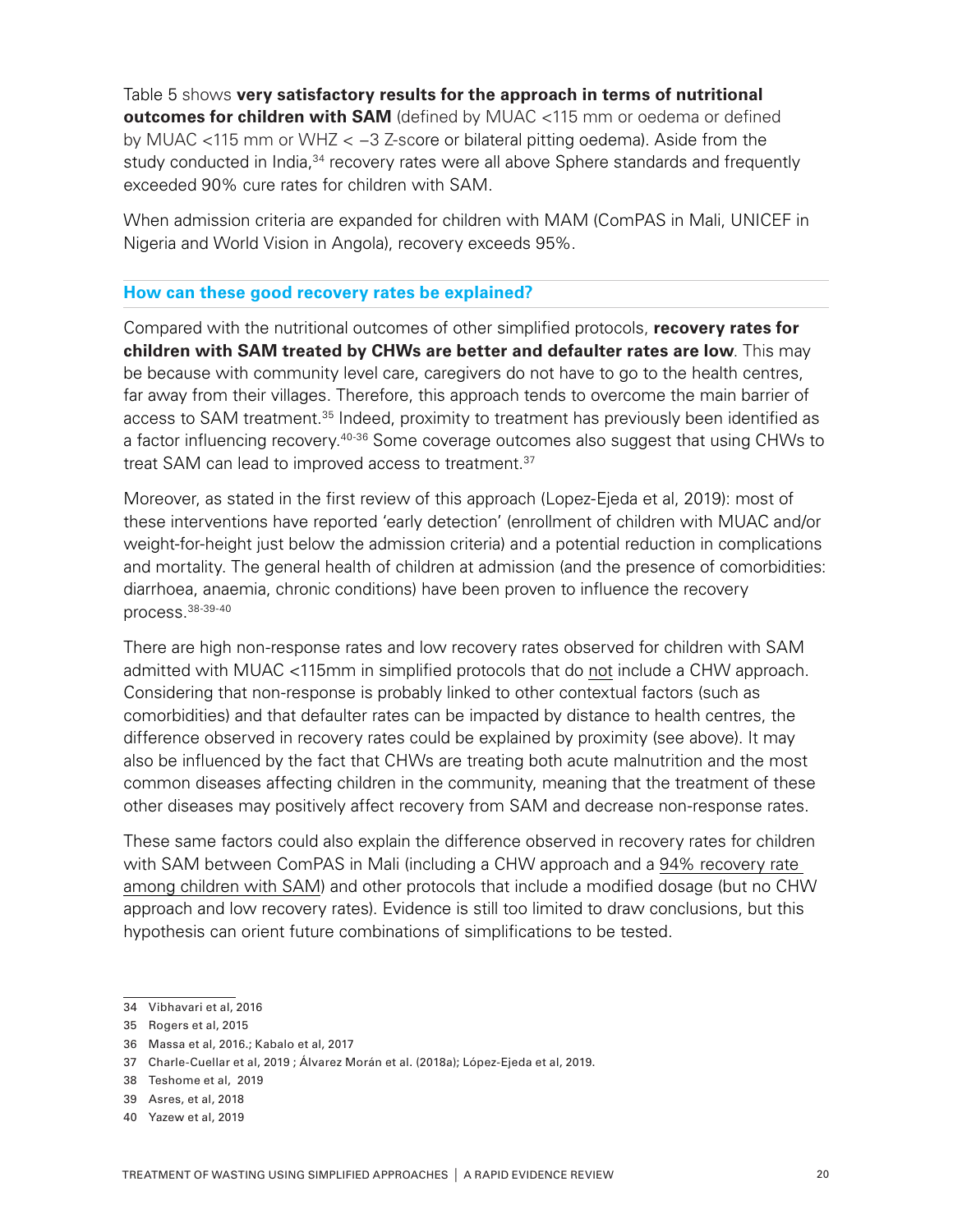# **V. Discussion**

The evidence base on simplified approaches is quite substantial and mainly consists of research protocols, peer reviewed research, and Emergency Nutrition Network articles. Evidence on simplified approaches has been growing, especially over the last five years and the West and Central Africa region has been increasingly at the centre of testing and implementing different sets of simplifications.

The evidence is promising for some simplifications alone (CHW approach, Family-MUAC, MUAC programming) or combined (OptiMA and ComPAS protocol including a modified dosage and/or management of acute malnutrition at the community level). And yet, the evidence related to the combination of different simplifications is quite recent (especially for protocols combining a modified dosage or Family-MUAC approach to other simplifications) meaning that the evidence is heterogeneous and includes gaps given that a context-specific approach is promoted. Furthermore, each implementer has their own approach, testing different combinations of simplifications according to the context of nutrition services in the country, national policies/guidelines, and their own research agenda. While it is challenging to provide a general overview of the effectiveness of simplified approaches, the evidence available nevertheless provides important programming insights. This is because:

- **Simplified approaches** are increasingly combining simplifications as protocols become more complex. This improves the overall effectiveness and cost-effectiveness of a nutrition response by aggregating the (recently) known added value identified for each simplification (*for instance: evidence has showed that Family-MUAC can improve early detection, and that CHWs can improve coverage and decrease defaulting)*. This can make it difficult to assess the effectiveness of simplified approaches as there are various combinations that have been tested in different contexts.
- **Simplified approaches** are responding to context-specific barriers identified in countries. This means they can present different outcomes depending on the barriers in the specific contexts where they have been implemented.

Simplified approaches need to be country specific. It is important to continue supporting country-based evidence generation and advocate for a combination of simplifications. This evidence needs to include current research and operational gaps identified at the regional and country level.

## **A. MUAC-ONLY ADMISSION**

MUAC-only admission is the most utilized simplification as 64% of the studies in this review include this component in their simplified treatment protocol. Most of the studies used simplified MUAC-only admission and discharge criteria. MUAC-only admission is also the 'oldest' simplification tested. Studies using MUAC <125mm as an admission criterion for all children generally implies using a similar discharge criterion based on MUAC >125mm.

An outstanding question is about the optimal entry and discharge criteria for treatment of acute malnutrition to ensure the best possible treatment outcomes. A study in India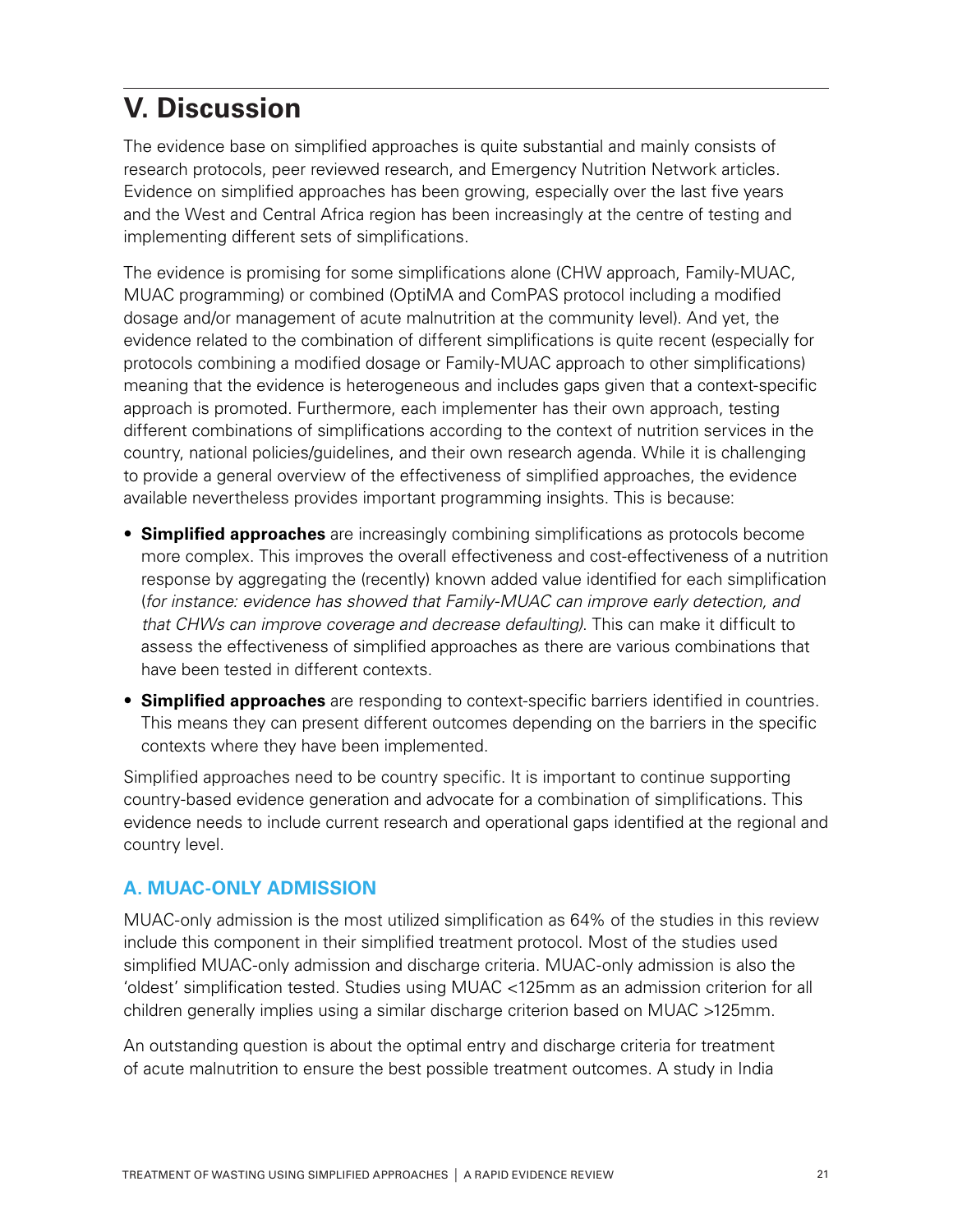simulating nine different discharge criteria in a CMAM cohort,<sup>41</sup> found variation in cured rates (compared with discharge based on same criteria as admission, including WHZ+MUAC if both present at admission). This suggests that the discharge criteria selected may have implications for relapse, but also that there is a need to provide a least consistency between discharge and admission criteria.

MUAC and WHZ measurements do not always identify the same children as having SAM and produce different prevalence estimates (Leidman et al, 2019).<sup>42</sup> As we still need to better understand the mechanism behind the discrepancy between MUAC and WHZ (Briend, 2016<sup>43</sup>), this has generated a broad (and static) debate, as illustrated by the recent article by Grellety & Golden (BMC Nutr. 2016).<sup>44</sup> This debate also focuses on the relevance of prioritizing MUAC (over WHZ) to effectively reduce malnutrition-related deaths. Some authors are convinced by the better sensitivity of MUAC to identify children at high risk of mortality (Briend et al, 2016; Ale et al, 2016<sup>45</sup>) and/or to use MUAC as both an admission and discharge criterion (Goosens et al, 2012<sup>46</sup>; Isanaka et al, 2019<sup>47</sup>).

**There is a growing body of evidence that MUAC is safe and effective as the sole anthropometric criterion (along with oedema) used to identify, manage and**  discharge children requiring treatment for SAM,<sup>29-30</sup> even if further research is needed. It has been demonstrated that MUAC can be an equivalent or better predictor of mortality than WHZ  $<-3^{48-49}$  or WHZ  $<-3$  combined with MUAC, with an inherent age bias that targets younger children who are at highest risk of death.<sup>50</sup>

## **B. MODIFIED DOSAGE**

Most simplified approaches with treatment are including a modified dosage, which is generally reduced over the course of recovery of children. Calculation of dosage varies according to implementers' dosage table. Most of these dosages are based on MUAC status only (59%) whereas others are based on MUAC and weight (32%) or weight only (9%). Two main types of modified dosage have been tested/implemented in different contexts over the five last years (emergency contexts/urban contexts/rural contexts) on the African continent and mainly in West and Central Africa (OptiMA and ComPAS).

Because of low recovery among children admitted with MUAC <115 mm, further study and comparisons are needed:

• to assess whether increasing the dosage of RUTF would improve recovery rates and nonresponse for this category.

- 42 Leidman,et al, 2019
- 43 Briend et al, 2016
- 44 Grellety et al, 2016
- 45 Alé et al, 2016
- 46 Goossens et al, 2012
- 47 Isanaka et al, 2019
- 48 Myatt et al, 2005
- 49 Briend et al, 2012
- 50 Phelan et al, 2015

<sup>41</sup> Guesdon et al, 2019.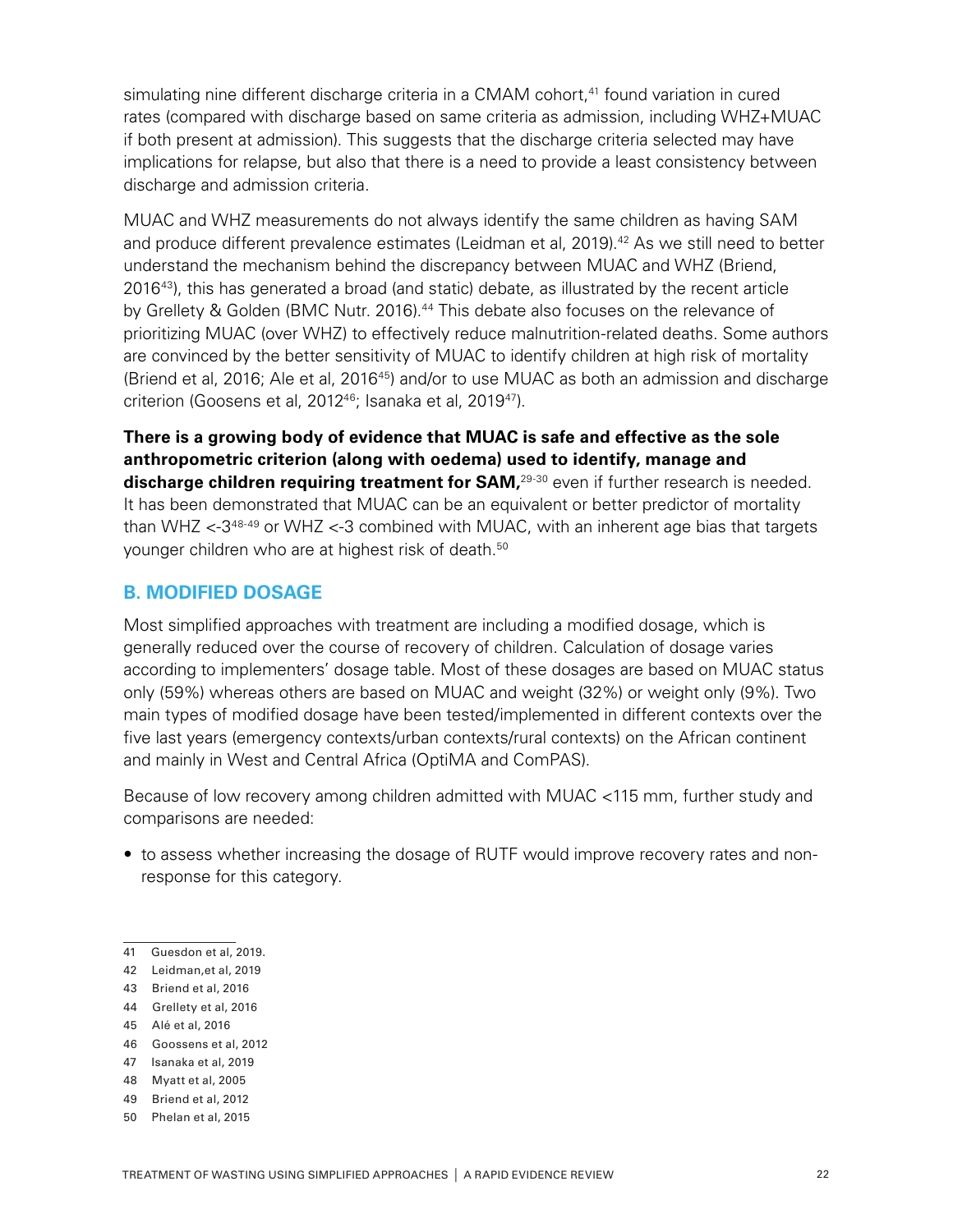• to verify whether the standard protocol performs better or not for this same category of children, in different contexts. Context-specific adaptations are the key to the effectiveness of simplified approaches.

To address outstanding research questions, ALIMA is currently undertaking several projects to:

- Compare the strategy to current national protocols in an area with high prevalence of oedema: a randomized control trial in DRC.<sup>51</sup>-<sup>52</sup>
- Determine whether short RUTF dosage reductions (for instance, 150 kcal/kg/d) have a noninferior result to the current dosage (175-200 kcal/kg/j) for children with MUAC <115 mm or oedema.
- Compare the effectiveness of the two main dosages, either based on weight and MUAC status (OptiMA) or MUAC status only (CompAS), in an area with a high prevalence of stunting and wasting: a randomized control trial in the Niger.46
- Better understand non-response, the failure to reach a MUAC ≥125 in less than 10–12 weeks: a follow-up of non-responders in Mirriah (the Niger) and their future 3–6 months after discharge.29
- Test this simplified protocol/dosage in an urban setting: such as the pilot trial with external comparator in Mali.

And lastly, as stated by ALIMA, **nutrition programmes are very dependent on the context; therefore, it is important to conduct more observational studies in different contexts**. The effectiveness of simplified approaches may vary widely according to context.

## **C. MANAGEMENT OF ACUTE MALNUTRITION BY COMMUNITY HEALTH WORKERS**

The management of acute malnutrition by CHWs was included in 45% of the studies included in this review. Most of these studies that included treatment for malnutrition at the community level are MUAC-only based (60%) and do not use expanded admission criteria, but include SAM only, either based on MUAC (3/15) or standard admission criteria (6/15).

These studies that integrated treatment by CHWS and MUAC-only were usually in emergency areas. Over the past three years, some implementers have added and tested a modified dosage to this approach, which also mainly concerns the same emergency areas. The evidence around this approach is rapidly growing and consistent, showing promising and satisfactory results for all categories of children. However, some gaps or steps forward have been identified.

• As with all simplifications, the model should be explored in other contexts, given that context (nutritional situation, humanitarian situation, prevalence of comorbidities, barriers to access, etc.) seems to have a deep impact (as potential bias factors) on how children respond to treatment.

<sup>51</sup> Clinical Trials Registry (2018) ClinicalTrials.gov Identifier: NCT03751475. Optimizing Acute Malnutrition Management in Children Aged 6 to 59 Months in Democratic Republic of Congo (OptiMA-DRC).

<sup>52</sup> Phelan et al, 2019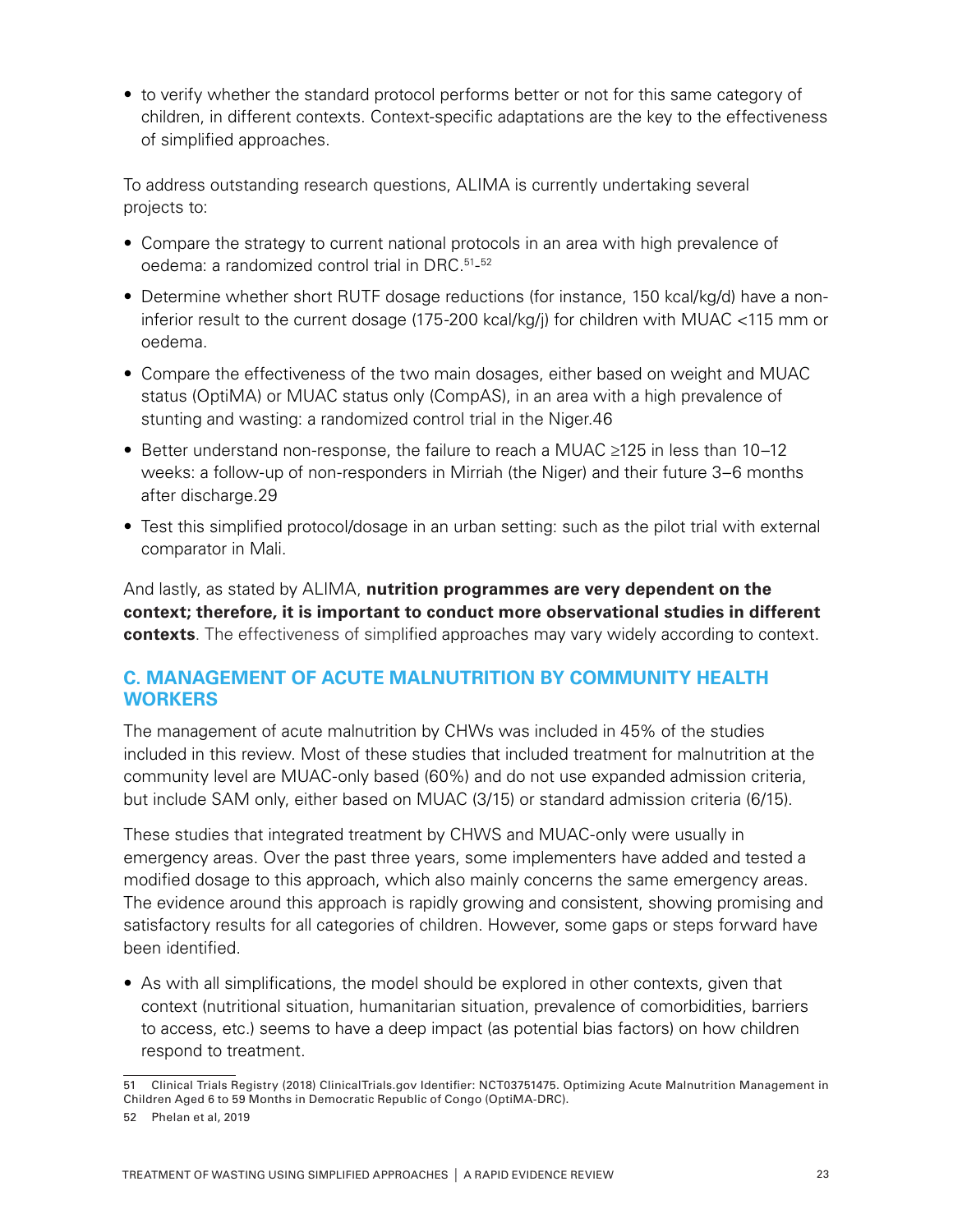- Time allocation studies **comparing** the performance of health facilities and CHWs are required to assess whether adding treatment in the package of interventions delivered by CHWs negatively affects the quality of care in the other preventive and curative services delivered.
- Further studies assessing the **long-term health and nutrition status** of children are needed to identify the potential impact of the CHW approach on relapse and mortality rates over time for children who recovered.
- Continue building the evidence on the sustainability of achieving similar results **at scale**.
- Continue assessing the impact of CHW-delivered treatment on **non-response**, **relapse** and the characteristics of **defaulters**.
- Consider coupling **Family-MUAC with management of acute malnutrition** for a better combined effectiveness of the two simplifications. One of the main challenges identified with the Family-MUAC approach is the distance to health centres, which can affect caregivers' decisions about whether to seek treatment, even though their capacity to effectively screen for malnutrition has been widely demonstrated. <sup>53</sup>-56-57 Coupling screening at the household level and treatment at the community level could therefore ensure an earlier detection and treatment of acute malnutrition and improve both coverage and treatment outcomes.
- Assess the effectiveness of modified dosage when combined with a close proximity of follow-up and with the integrated management of childhood diseases (CHW approach).

#### **D. SCREENING ACUTE MALNUTRITION AT THE COMMUNITY LEVEL**

Screening for acute malnutrition at community level was only included in 24% (8/33) of projects reviewed. Yet, this approach is already widely implemented or scaled up in several countries in Africa to improve the coverage of screening. Simplified approaches for treatment that include a Family-MUAC approach are all MUAC-only based, all use expanded admission criteria with a discharge criterion based on MUAC >125mm, and all test a simplified dosage.

This simplification can be added to the delivery of treatment at the community level (CHW approach). This combination is ongoing in Barsalogho (ALIMA, Burkina Faso) and has been tested in Nara (IRC, Mali) quite recently, between 2018 and 2020.

#### **E. CONCLUDING REMARKS**

It is recommended that simplifications be combined and adapted to the context (including identifying barriers and understanding the humanitarian and nutritional situation) to improve the overall effectiveness of nutrition services. Given that the nutritional outcomes of the various simplified approaches may vary according to the context and its preexisting challenges (e.g., high prevalence of stunting, distance to health centres), it is important to test and adapt simplifications and their combinations within different settings.

<sup>53</sup> UNICEF WCARO, Review of Family-MUAC, August 2020

<sup>56</sup> Alé et la, 2016

<sup>57</sup> Blackwell et al, 2015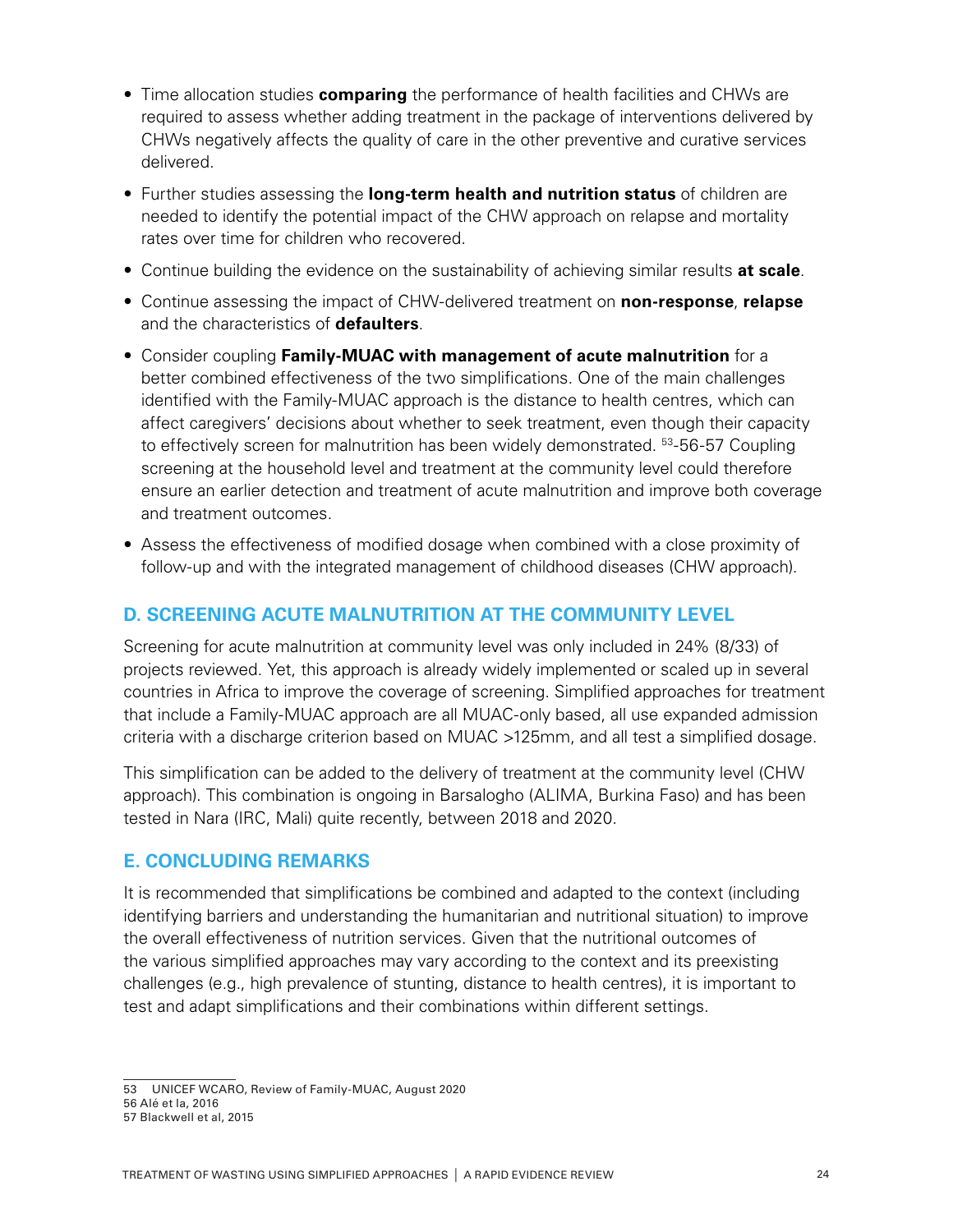The good results obtained using CHW models in different contexts regarding nutritional outcomes (MUAC <115mm only or based on standard admission criteria) and the unsatisfactory results obtained for children with SAM using other simplified protocols suggest the need for further research on the combination of the CHW model with a modified dosage. Given that non-response may be related to factors other than the use of a simplified protocol/dosage, further research will help determine whether this combination could decrease non-response and defaulter rates and improve recovery rates for children with SAM (MUAC <115mm), which are important challenges to simplified treatment for these children.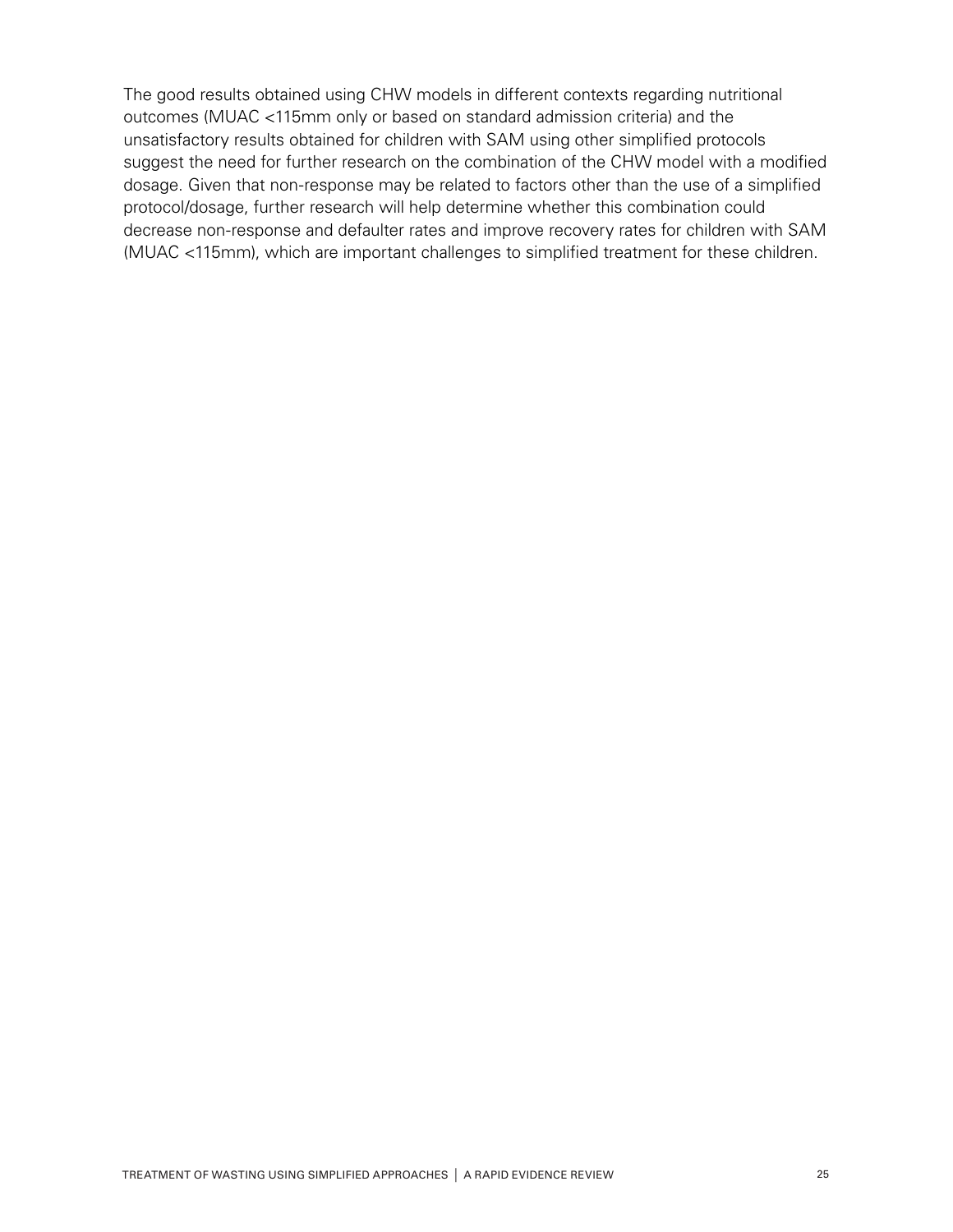# **Bibliography**

- Alé FG, Phelan KP, Issa H, et al. Mothers screening for malnutrition by mid-upper arm circumference is non-inferior to community health workers: results from a large-scale pragmatic trial in rural Niger [published correction appears in Arch Public Health. 2020 Feb 26; 78:17]. *Arch Public Health*. 2016;74(1):38. Published 2016 Sep 6. doi:10.1186/s13690- 016-0149-5
- Álvarez Morán et al. (2018a). The effectiveness of treatment for Severe Acute Malnutrition (SAM) delivered by Community Health Workers compared to a traditional facility based model. *BMC Health Services Research,* 18 (1), 207. [www.ncbi.nlm.nih.gov/](http://www.ncbi.nlm.nih.gov/pubmed/29580238) [pubmed/29580238](http://www.ncbi.nlm.nih.gov/pubmed/29580238)
- Alvarez Morán, Jose Luis et al 'Quality of Care for Treatment of Uncomplicated Severe Acute Malnutrition Delivered by Community Health Workers in a Rural Area of Mali'. Maternal & Child Nutrition 14, no. 1 (2018b).
- Asres, D.T., Prasad, R.P.C.J. & Ayele, T.A. Recovery time and associated factors of severe acute malnutrition among children in Bahir Dar city, Northwest Ethiopia: an institution based retrospective cohort study. *BMC Nutr* 4, 17 (2018). [https://doi.org/10.1186/s40795-](https://doi.org/10.1186/s40795-018-0224-0) [018-0224-0](https://doi.org/10.1186/s40795-018-0224-0)
- Bailey J, Opondo C, Lelijveld N, Marron B, Onyo P, Musyoki EN, et al. (2020) A simplified, combined protocol versus standard treatment for acute malnutrition in children 6–59 months (ComPAS trial): A cluster-randomized controlled non-inferiority trial in Kenya and South Sudan. *PLoS Med* 17(7): e1003192. https://doi.org/ 10.1371/journal.pmed.1003192
- Bailey J, Lelijveld N, Marron B, Onyo P, Ho LS, Manary M, et al. Combined Protocol for Acute Malnutrition Study (ComPAS) in rural South Sudan and urban Kenya: study protocol for a randomized controlled trial. Trials. 2018;19(1):251. pmid:29690916
- Bailey J, Chase R, Kerac M, Briend A, Manary M, Opondo C, Gallagher M and Kim A (2016). Combined protocol for SAM/MAM treatment: The ComPAS study. *Field Exchange 53*, November 2016. p44. www.ennonline.net/fex/53/thecompasstudy
- Binns P, Dale N, Hoq M, et al. (2015) Relationship between mid-upper arm circumference and weight changes in children aged 6–59 months. Arch Public Health 73, 54.
- Binns PJ, Dale NM, Banda T, Banda C, Shaba B, Myatt M. Safety and practicability of using mid-upper arm circumference as a discharge criterion in community-based management of severe acute malnutrition in children aged 6 to 59 months programmes. *Arch Public Health.* 2016;74:24. Published 2016 Jun 15. doi:10.1186/s13690-016-0136-x
- Blackwell N, Myatt M, Allafort-Duverger T, Balogoun A, Ibrahim A, Briend A. Mothers Understand And Can do it (MUAC): a comparison of mothers and community health workers determining mid-upper arm circumference in 103 children aged from 6 months to 5 years. *Arch Public Health.* 2015;73(1):26. Published 2015 May 18. doi:10.1186/s13690- 015-0074-z
- Briend A, Maire B, Fontaine O, Garenne M. Mid-upper arm circumference and weightfor-height to identify high-risk malnourished under-five children. *Matern Child Nutr.*  2012;8(1):130-133. doi:10.1111/j.1740-8709.2011.00340.x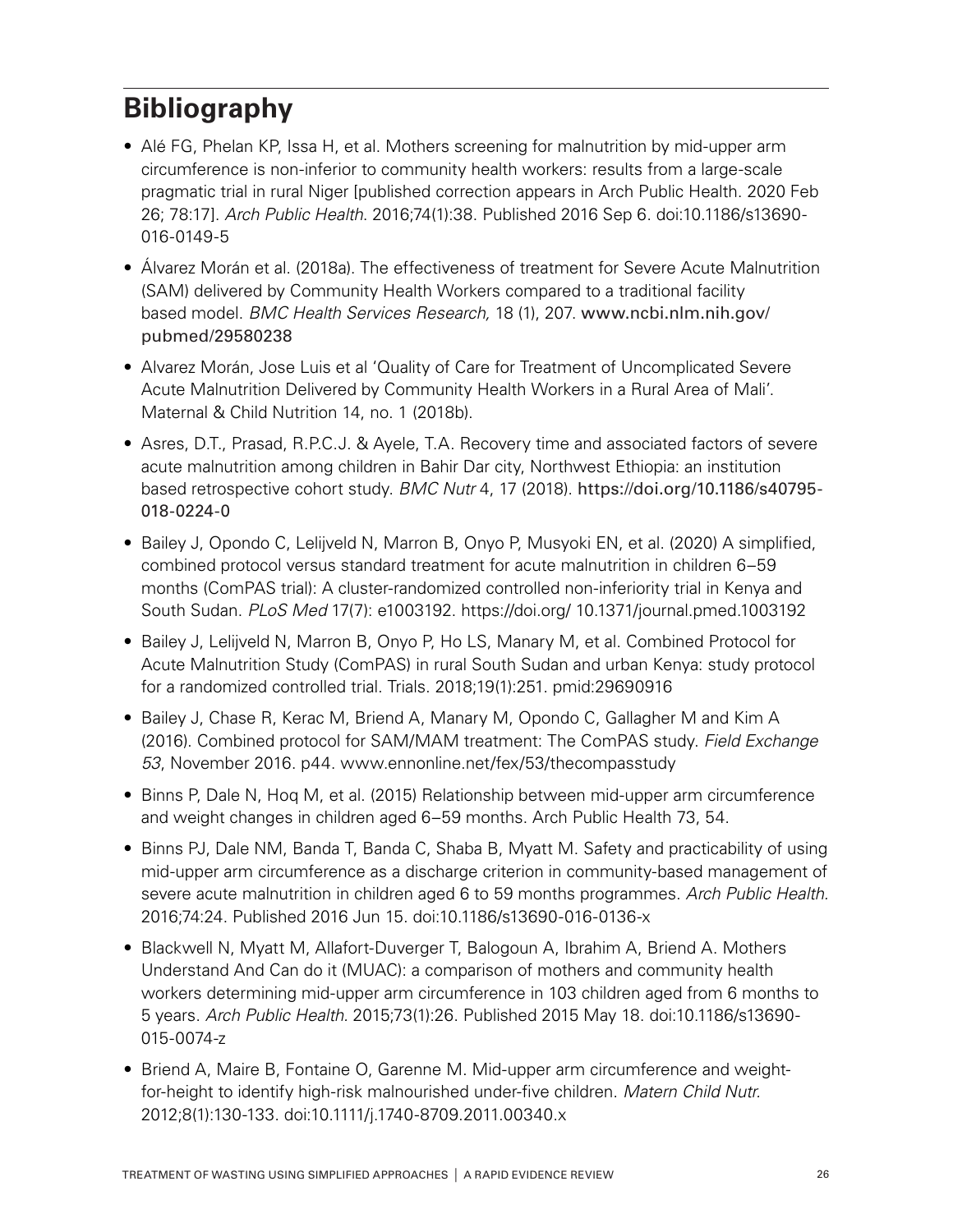- Briend, A., Alvarez, J., Avril, N. et al. Low mid-upper arm circumference identifies children with a high risk of death who should be the priority target for treatment. *BMC Nutrition 2*, 63 (2016).<https://doi.org/10.1186/s40795-016-0101-7>
- Burza S, Mahajan R, Marino E, et al. (2015) Community-based management of severe acute malnutrition in India: new evidence from Bihar. *Am J Clin Nutr* 101, 847–859
- Charle-Cuellar P, Lopez-Ejeda N, Magloire B, Dougnon AO and Souleymane HT (2019). Management of severe acute malnutrition by community health workers: Early results of Action Against Hunger research. *Field Exchange issue 60*, July 2019. p61. [www.](http://www.ennonline.net/fex/60/communityhealthworkers) [ennonline.net/fex/60/communityhealthworkers](http://www.ennonline.net/fex/60/communityhealthworkers)
- Dani V, Satav A, Pendharkar J, Satav K, Sadanshiv A, Adhav AS and Thakare BS (2016). Community-based management of severe malnutrition: SAM and SUW in children under five in the Melghat tribal area, central India. *Field Exchange 52*, June 2016. p27. www. ennonline.net/fex/52/communitybasedmanagementindia
- Daures M, Phelan K, Issoufou M, et al. New approach to simplifying and optimising acute malnutrition treatment in children aged 6-59 months: the OptiMA single-arm proof-of-concept trial in Burkina Faso. *Br J Nutr.* 2020;123(7):756-767. doi:10.1017/ S0007114519003258
- Defourny I, Seroux G, Abdelkader I, and Harczi G(2007). Management of moderate acute malnutrition with RUTF in Niger. *Field Exchange 31*, September 2007. p2. www.ennonline. net/fex/31/rutfinniger;
- Guesdon B and Roberfroid D (2019). Substandard discharge rules in current severe acute malnutrition management protocols: An overlooked source of ineffectiveness for programmes? *Field Exchange issue 60*, July 2019. p29. www.ennonline.net/fex/60/ substandarddischargerules
- Grellety, E., Golden, M.H. Weight-for-height and mid-upper-arm circumference should be used independently to diagnose acute malnutrition: policy implications. *BMC Nutr* 2, 10 (2016). <https://doi.org/10.1186/s40795-016-0049-7>
- Grellety E, Krause LK, Eldin MS, Porten K and Isanaka S, Comparison of weight-forheight and mid-upper arm circumference (MUAC) in a therapeutic feeding programme in South Sudan: is MUAC alone a sufficient criterion for admission of children at high risk of mortality? *Public Health Nutrition:* 18(14),2575-2581.
- Goossens S, Bekele Y, Yun O, Harczi G, Ouannes M, Shepherd S (2012) Mid-Upper Arm Circumference Based Nutrition Programming: Evidence for a New Approach in Regions with High Burden of Acute Malnutrition. *PLoS ONE* 7(11): e49320. [https://doi.org/10.1371/](https://doi.org/10.1371/journal.pone.0049320) [journal.pone.0049320](https://doi.org/10.1371/journal.pone.0049320)
- Kangas ST, Salpéteur C, Nikièma V, Talley L, Ritz C, Friis H, et al. Impact of reduced dose of ready-to-use therapeutic foods in children with uncomplicated severe acute malnutrition: a randomised non-inferiority trial in Burkina Faso. PLoS Med. 2019;16(8):e1002887. pmid:31454351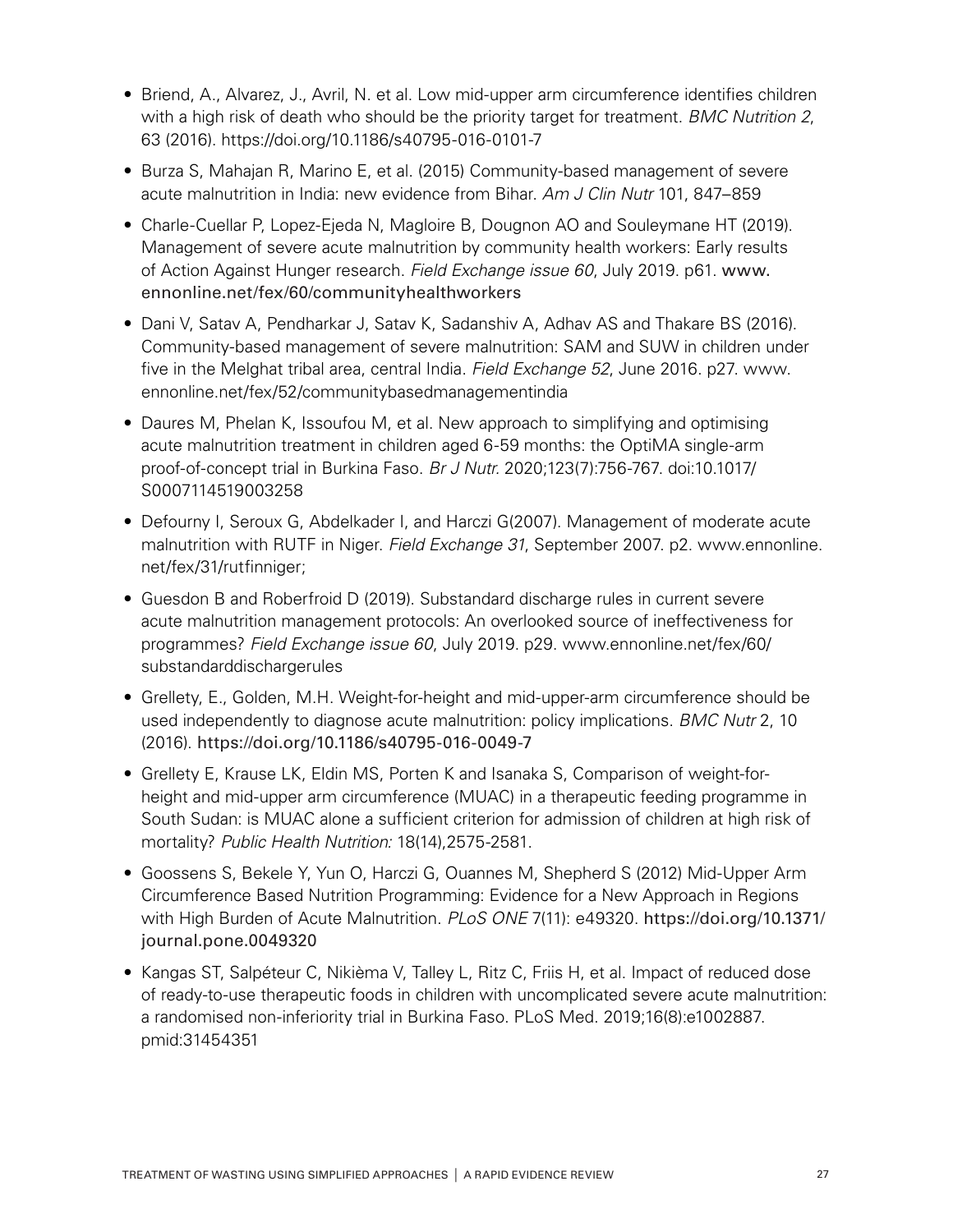- Hanson K (2019). Simplified approaches to treat acute malnutrition: Insights and reflections from MSF and lessons from experiences in NE Nigeria. *Field Exchange issue 60*, July 2019. p91. [www.ennonline.net/fex/60/simplifiedapproaches](http://www.ennonline.net/fex/60/simplifiedapproaches)
- Hendrixson DT, Godbout C, Los A, et al. Treatment of severe acute malnutrition with oat or standard ready-to-use therapeutic food: a triple-blind, randomised controlled clinical trial [published online ahead of print, 2020 Mar 16]. Gut. 2020;gutjnl-2020-320769. doi:10.1136/ gutjnl-2020-320769
- Khara T, Mwangome M, Ngari M, et al. (2018) Children concurrently wasted and stunted: a meta-analysis of prevalence data of children 6–59 months from 84 countries. *Matern Child Nutr* 14, e12516.
- Isanaka S, Hanson KE, Frison S, Andersen CT, Cohuet S, Grais RF. MUAC as the sole discharge criterion from community-based management of severe acute malnutrition in Burkina Faso. Matern Child Nutr. 2019;15(2): e12688. doi:10.1111/mcn.12688
- Isanaka S, Kodish SR, Berthé F, et al. Outpatient treatment of severe acute malnutrition: response to treatment with a reduced schedule of therapeutic food distribution. *Am J Clin Nutr.* 2017;105(5):1191-1197. doi:10.3945/ajcn.116.148064
- James PT, Van den Briel N, Rozet A, Israël AD, Fenn B, Navarro-Colorado C. Low-dose RUTF protocol and improved service delivery lead to good programme outcomes in the treatment of uncomplicated SAM: a programme report from Myanmar. *Matern Child Nutr.*  2015;11(4):859-869. doi:10.1111/mcn.12192
- Leidman E, Couture A, Hulland E et al. Concordance between estimates of acute malnutrition measured by weight-for-height and by mid-upper arm circumference after age adjustment: population-representative surveys from humanitarian settings. *BMC Nutr* 5, 39 (2019). https://doi.org/10.1186/s40795-019-0301-z
- López-Ejeda N, Charle-Cuellar P, G B Alé F, Álvarez JL, Vargas A, Guerrero S. Bringing severe acute malnutrition treatment close to households through community health workers can lead to early admissions and improved discharge outcomes. *PLoS One.*  2020;15(2):e0227939. Published 2020 Feb 5.doi:10.1371/journal.pone.0227939
- López-Ejeda N, Charle-Cuellar P, Vargas A, Guerrero S. Can Community Health Workers manage uncomplicated severe acute malnutrition? A review of operational experiences in delivering SAM treatment through community health platforms. *Mat Child Nutr.* 2019; 15(2): e12719.
- Massa D, Woldemichael K, Tsehayneh B, Tesfay A. Treatment outcome of severe acute malnutrition and determinants of survival in Northern Ethiopia: A prospective cohort study. Int J Nutr Metab. 2016; 8 (3): 12–23.; Kabalo MY, Seifu CN. Treatment outcomes of severe acute malnutrition in children treated within Outpatient Therapeutic Program (OTP) at Wolaita Zone, Southern Ethiopia: retrospective cross-sectional study. *J Health Popul Nut.*  2017; 36: 7.
- Maust A, Koroma AS, Abla C, et al. Severe and Moderate Acute Malnutrition Can Be Successfully Managed with an Integrated Protocol in Sierra Leone. *J Nutr.*  2015;145(11):2604-2609. doi:10.3945/jn.115.21495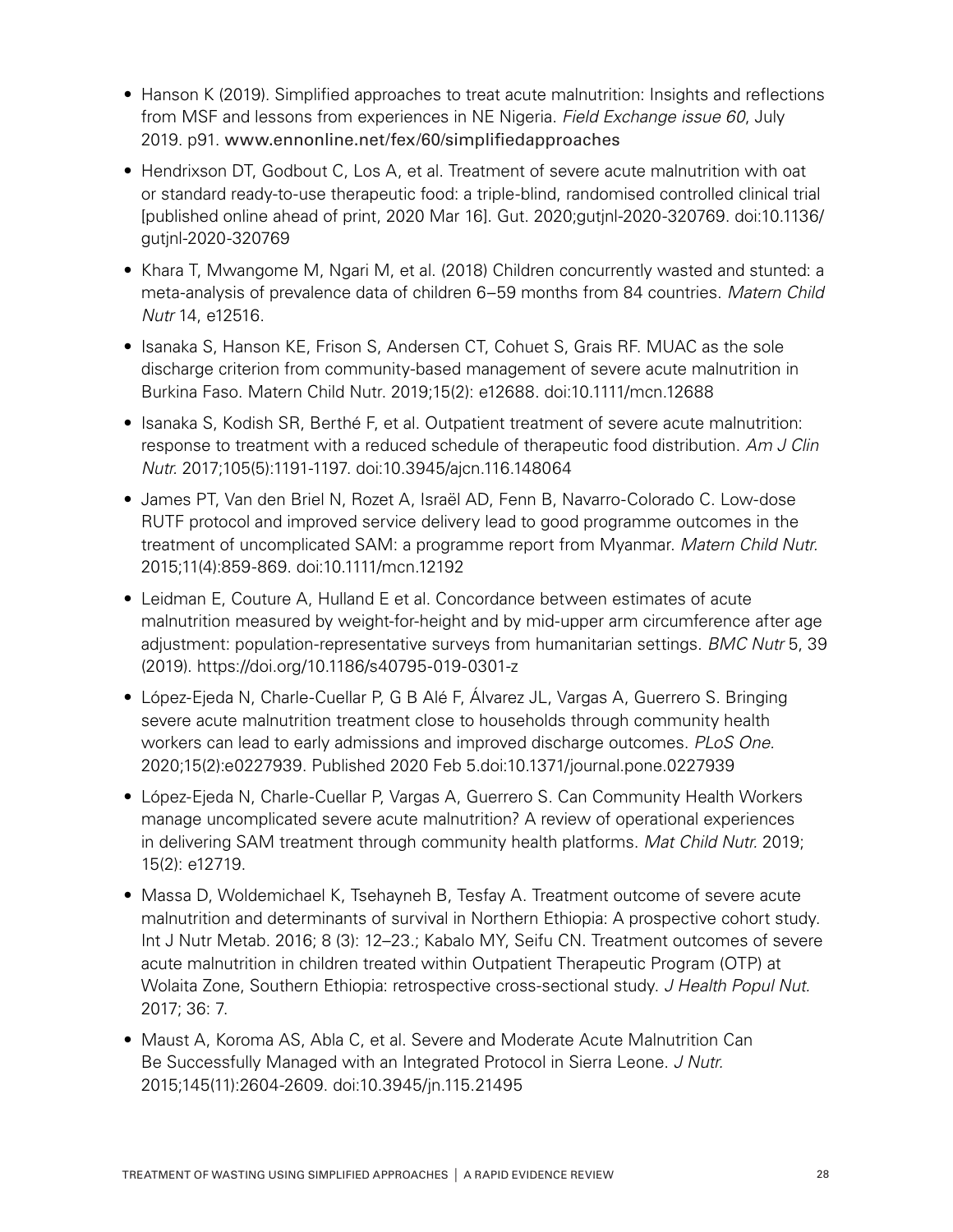- Morgan S, Bulten R and Jalipa H (2015). Community case management approach to SAM treatment in Angola. *Field Exchange 49,* March 2015. p3. www.ennonline.net/fex/49/ angola
- Myatt M., Khara T. and S. Collins. A review of methods to detect severely malnourished children in the community for their admission into community based therapeutic care programmes. 2005.
- Phelan K (2020). Étude OptiMA au Burkina Faso : résultats initiaux et nouvelles perspectives. *Field Exchange 60 French,* July 2019. [www.ennonline.net/fex/60/](http://www.ennonline.net/fex/60/etudeoptima) [etudeoptima](http://www.ennonline.net/fex/60/etudeoptima)
- Phelan K, Lanusse C, Van der Kam S, Delchevalerie P, Avril N and Hanson K (2015). Simplifying the response to childhood malnutrition: MSF's experience with MUAC-based (and oedema) programming. *Field Exchange 50,* August 2015. p108. [www.ennonline.net/](http://www.ennonline.net/fex/50/msfmuacprogramming) [fex/50/msfmuacprogramming](http://www.ennonline.net/fex/50/msfmuacprogramming)
- Kevin PQ Phelan (2019). OptiMA study in Burkina Faso: Emerging findings and additional insights. *Field Exchange issue 60*, July 2019. p40. www.ennonline.net/fex/60/ optimastudyburkinafaso
- Puett C, Coates J, Alderman H, Sadler K. Quality of care for severe acute malnutrition delivered by community health workers in southern Bangladesh. *Matern Child Nutr.* 2013; 9:130–42.
- Rogers E, Myatt M, Woodhead S, Guerrero S, Alvarez JL. Coverage of community-based management of severe acute malnutrition programs in twenty-one countries, 2012-2013. *PLoS One*. 2015;10(6): e0128666. CrossRef. Medline
- Rogers E, Ali M, Fazal S, Kumar D, Guerrero S, Hussain I, Soofi S, Alvarez Morán JL. Quality of care of treatment for uncomplicated severe acute malnutrition provided by lady health workers in Pakistan. *Public Health Nutr.* 2018 Feb;21(2):385-390. doi: 10.1017/ S1368980017002610. Epub 2017 Oct 27. PMID: 29076801.
- Sadler K, Puett C, Mothabbir G & Myatt M. 2011. Community Case Management of Severe Acute Malnutrition in Southern Bangladesh. Accessed from [http://www.fic.tufts.](http://www.fic.tufts.edu/assets/Community-Case-Mgt.pdf%20on%207%20April%202015) [edu/assets/Community-Case-Mgt.pdf](http://www.fic.tufts.edu/assets/Community-Case-Mgt.pdf%20on%207%20April%202015) on 7 April 2015.
- Teshome G, Bosha T, Gebremedhin S. Time-to-recovery from severe acute malnutrition in children 6-59months of age enrolled in the outpatient treatment program in Shebedino, Southern Ethiopia: a prospective cohort study. *BMC Pediatr.* 2019;19(1):33. Published 2019 Jan 28. doi:10.1186/s12887-019-1407-9
- Yazew KG, Kassahun CW, Ewnetie AW et al. Recovery rate and determinants of severe acute malnutrition children treatment in Ethiopia: a systematic review and meta-analysis. *Syst Rev 8*, 323 (2019). <https://doi.org/10.1186/s13643-019-1249-4>
- Sphere Association. *The Sphere handbook: humanitarian charter and minimum standards in humanitarian response.* 2018 edition. Geneva: Sphere Association; 2018 [cited 2020 Jun 17]. Available from: [https://spherestandards.org/wp-content/uploads/Sphere-](https://spherestandards.org/wp-content/uploads/Sphere-Handbook-2018-EN.pdf)[Handbook-2018-EN.pdf.](https://spherestandards.org/wp-content/uploads/Sphere-Handbook-2018-EN.pdf)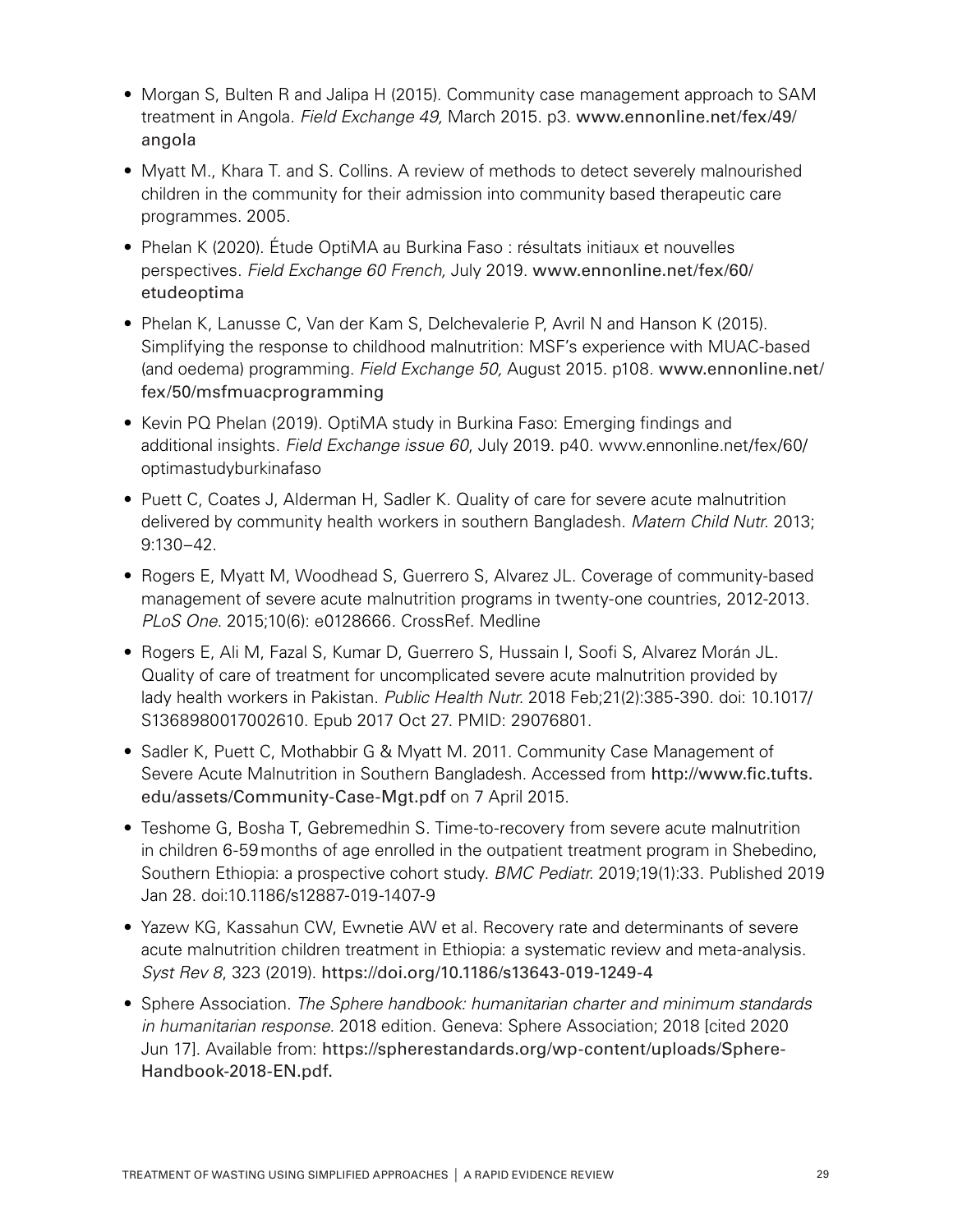- Rapport d'activité de l'Etude OptiMA vie réelle, Mars 2020, « Optimiser la prise en charge de la Malnutrition Aigüe : faisabilité d'un protocole simplifié de traitement de la Malnutrition aigüe » District de Mirriah, Région de Zinder, Niger, 22 juillet 2019 au 21 janvier 2020
- Clinical Trials Registry (2018) ClinicalTrials.gov Identifier: NCT03751475. Optimizing Acute Malnutrition Management in Children Aged 6 to 59 Months in Democratic Republic of Congo (OptiMA-DRC). https://clinicaltrials.gov/ct2/show/ NCT03751475
- UNICEF WCARO, Review of Family-MUAC, Final report, August 2020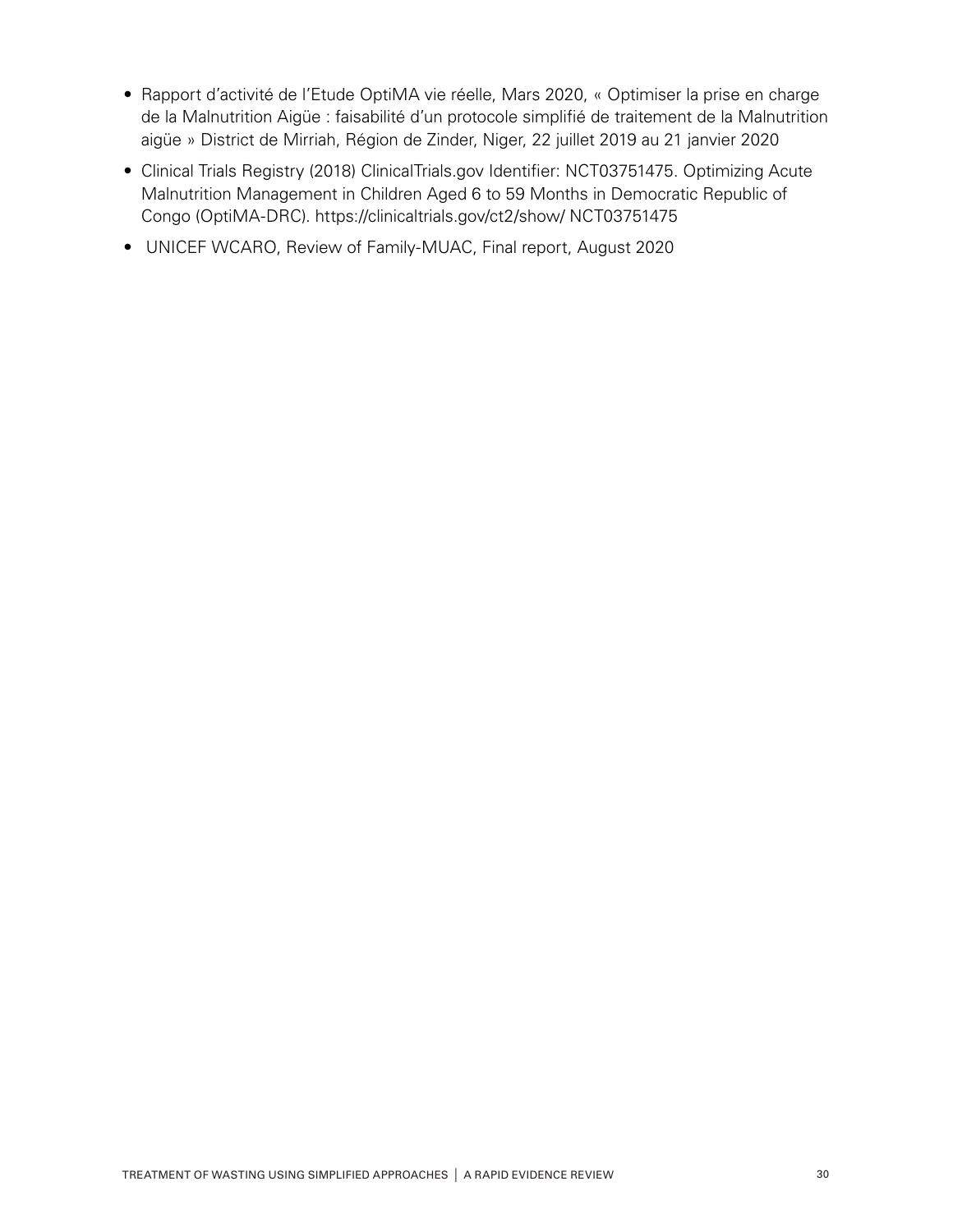## **Annex 1. Simplified approaches to treatment including a modified dosage (n=22)**

| Projects with a modified dosage<br>$(n=22)$                                                                                                                                              | For MUAC < 115mm (or for<br>children with SAM defined by<br>standard admission criteria)                                                                                                                                                    | 115 ≤ MUAC ≤ 120 mm                                                                      | $120 \leq MUAC < 125$ mm                    |  |  |
|------------------------------------------------------------------------------------------------------------------------------------------------------------------------------------------|---------------------------------------------------------------------------------------------------------------------------------------------------------------------------------------------------------------------------------------------|------------------------------------------------------------------------------------------|---------------------------------------------|--|--|
| The Optimizing Treatment for<br>acute Malnutrition (OptiMA)_Yako_<br>Burkina Faso                                                                                                        | 175 kcal/kg per day                                                                                                                                                                                                                         | 125 kcal/kg per d                                                                        | 75 kcal/kg per d                            |  |  |
| The Optimizing treatment for acute<br>Malnutrition (OptiMA)_Mirriah_<br>Etude «OptiMA vie reelle»_Niger                                                                                  | 150 kcal/kg/j                                                                                                                                                                                                                               | 110 kcal/kg/j                                                                            | 75 kcal/kg/j                                |  |  |
| The Optimizing treatment for<br>acute Malnutrition (OptiMA)<br>Barsalogho_Burkina Faso                                                                                                   | 2 sachets per child per day (1,000<br>kcal)                                                                                                                                                                                                 | 1 sachet per child per day (500 kcal) after 2 week<br>transition from red to yellow MUAC |                                             |  |  |
| The Optimizing treatment for acute<br>Malnutrition (OptiMA)_Bamako_<br>Mali                                                                                                              | 150 kcal/kg/j                                                                                                                                                                                                                               | 110 kcal/kg/j                                                                            | 75 kcal/kg/j                                |  |  |
|                                                                                                                                                                                          | <b>Treatment Arm 1.</b><br>175 kcal/kg per d                                                                                                                                                                                                | <b>Treatment Arm 1.</b><br>125 kcal/kg per d                                             | <b>Treatment Arm 1.</b><br>75 kcal/kg per d |  |  |
| RCT_Niger_OptiMA & ComPAS                                                                                                                                                                | <b>Treatment Arm 2.</b><br>2 sachets per child per day<br>(ComPAS dosage)                                                                                                                                                                   | <b>Treatment Arm 2.</b><br>1 sachet per child per day (ComPAS dosage)                    |                                             |  |  |
| OptiMA DRC_RCT                                                                                                                                                                           | 175 kcal/kg per d                                                                                                                                                                                                                           | 125 kcal/kg per d                                                                        | 75 kcal/kg per d                            |  |  |
| Project Peanut Butter_Sierra Leone                                                                                                                                                       | 175 kcal/kg per d                                                                                                                                                                                                                           | 75 kcal/kg/per d                                                                         |                                             |  |  |
| ComPAS Mali                                                                                                                                                                              | 2 sachets per child per day (1,000<br>kcal)                                                                                                                                                                                                 | 1 sachet per child per day (500 kcal)                                                    |                                             |  |  |
| ComPAS Somalia                                                                                                                                                                           | 2 sachets per child per day (1,000<br>kcal)                                                                                                                                                                                                 | 1 sachet per child per day (500 kcal)                                                    |                                             |  |  |
| <b>ComPAS (Combined Protocol</b><br>for Acute Malnutrition)_Stage 1<br>(design dosage table)                                                                                             | 2 sachets per child per day (1,000<br>kcal)                                                                                                                                                                                                 | 1 sachet per child per day (500 kcal)                                                    |                                             |  |  |
| ComPAS (Combined Protocol for<br>Acute Malnutrition)_Stage 2_South<br>Sudan and Kenya                                                                                                    | 2 sachets per child per day (1,000<br>kcal)                                                                                                                                                                                                 | 1 sachet per child per day (500 kcal)                                                    |                                             |  |  |
| Modelling an Alternative Nutrition<br>Protocol Generalizable for<br>Outpatient (MANGO)_Burkina Faso                                                                                      | For children with SAM: Standard RUTF dosage is given during weeks 1-2. RUTF<br>dosage is reduced on week 3 to discharge following a dosage table based on weight<br>(reduced dosage depends on weight and can be decreased from 13% to 53%) |                                                                                          |                                             |  |  |
| Hi-MAM Study_Sierra Leone                                                                                                                                                                | No SAM                                                                                                                                                                                                                                      | 1 sachet per child per day (525 kcal)                                                    |                                             |  |  |
| Simplified approach for the<br>management of acute malnutrition<br>in Rann, Borno State_Nigeria                                                                                          | 2 sachets per child per day (1000<br>kcal)                                                                                                                                                                                                  | 1 sachet per child per day (500 kcal)                                                    |                                             |  |  |
| Simplified approach for the<br>management of acute malnutrition<br>in Somalia                                                                                                            | Standard protocol                                                                                                                                                                                                                           | 1 sachet per child per day (500 kcal)                                                    |                                             |  |  |
| Effectiveness, cost-effectiveness<br>and coverage of SAM treatment<br>delivered by CHWs using a<br>modified protocol in emergency<br>contexts in Mali (Gao) and the<br>Niger (N'Guigmi). | 2 sachets per child per day (1000<br>$kcal)*$                                                                                                                                                                                               | 1 sachet per child per day (500 kcal)                                                    |                                             |  |  |